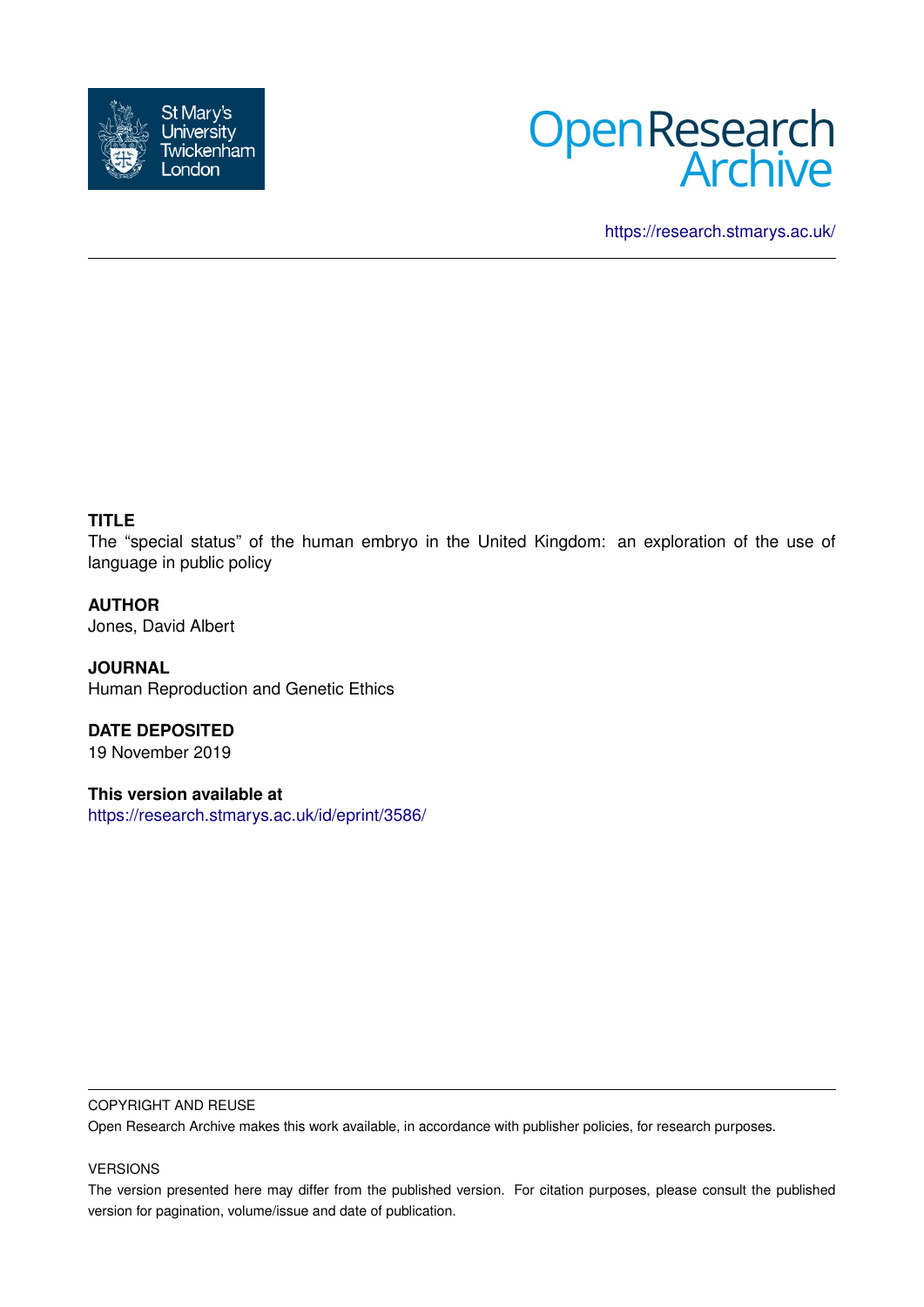**The "special status" of the human embryo in the United Kingdom: an exploration of the use of language in public policy**

### **Abstract**

*There is an apparent gap between public policy on embryo research in the United Kingdom and its ostensible justification. The rationale is respect for the "special status" of the embryo, but the policy actively promotes research in which embryos are destroyed. Richard Harries argues that this is consistent because, the "special status" of the human embryo is less than the absolute status of persons. However this intermediate moral status does no evident work in decisions relating to the human embryo. Rather, public policy seems to be based on a different account of "special status": that developed by Mary Warnock. According to this, the embryo has no inherent status and the language of "special status" serves rather to accommodate the feelings of those who object to embryo research. This "emotivist" account is highly problematic, not so much for its attitude to the embryo as for its subversion of public moral reasoning.*

### **Introduction**

The aim of this paper is to understand how the phrase "the special status of the human embryo" functions in law and public policy in the United Kingdom. It is not primarily concerned with the moral status of embryo in itself, that is, with the level of respect or protection that it merits. It therefore does not seek to express a view as to whether the embryo is shown too much respect, too little respect, or an appropriate degree of respect. The author naturally has a view on this, and in the interests of transparency, can let it be known that he would wish policy to show greater respect to the human embryo, and indeed this preference may well be apparent at some points in the article. Nevertheless, the primary focus of this argument is not the level of respect given but is rather the rationale that is typically given for public policy on human embryo research and how to understand the observed practice in relation to this rationale.

### **I. The apparent gap between rationale and policy in the United Kingdom**

It should be noted that the status of the human embryo is not the only ethical issue at stake in the embryo research debate. Indeed, in the 1970s this was less prominent in the assisted reproduction debate than the issue of safety.<sup>i</sup> The issue of eugenics was also important, particularly in the German debate, but not only there.<sup>ii</sup> Tom Banchoff asserts that even the Vatican at first saw the issue of embryo research primarily in relation to the ethics of procreation and only later in the mid-1980s began to associate embryo experimentation more with abortion as a "pro-life" issue.<sup>iii</sup> In the cloning scandal in South Korea in 2005 involving the disgraced scientist Hwang Woo-suk ethical concerns were first raised about how he obtained sufficient quantities of human oocytes. It was alleged that he had paid and even coerced women into "donating" their eggs.<sup>iv</sup> The issue of the embryo played little role in that controversy.<sup>v</sup> So also the impact of assisted reproduction and of human embryo research programmes on women has sometimes played an important role in framing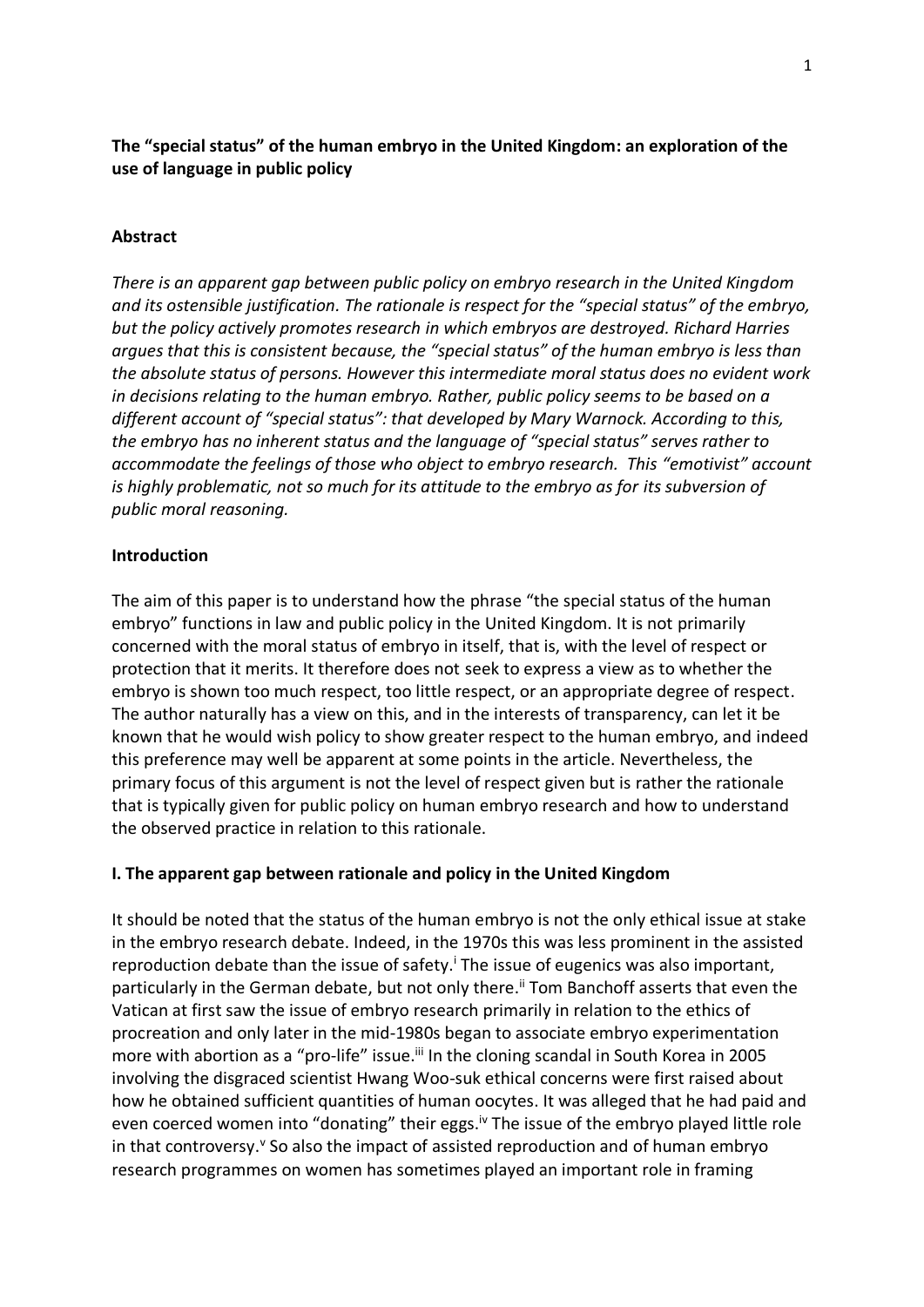national legislation in this area, as for example in Canada.<sup>vi</sup> The status of the embryo is thus far from the only ethical issue relevant to the regulation of the use of human embryos in research.vii

It is significant, therefore, that the embryo research debate in the United Kingdom, and the public policy that emerged from that debate, has been framed primarily in terms of the moral status of the human embryo. This has repeatedly been given as the rationale for the law in the United Kingdom. Thus the Warnock Report<sup>viii</sup> of 1984 concluded that "the embryo of the human species ought to have a *special status"*.<sup>ix</sup> This status was declared to be "a matter of *fundamental principle* which should be enshrined in legislation".<sup>x</sup> The Warnock Report provided the basis for the Human Fertilisation and Embryology Act 1990.

Furthermore, in subsequent Reports by the House of Lords in 2002, the House of Commons in 2005, and by both Houses in 2007, the principles of the Warnock Report, and in particular the "special status" of the human embryo, have been asserted to provide the fundamental rationale for legislation in this area:

"The starting point for consideration of the ethics of research on human embryos is the status of the early embryo"xi

"We have concluded that the embryo should be accorded special status in common with the Warnock Committee"xii

"We acknowledge that the special status of the embryo means regulation of both research and treatment continues to be appropriate and desirable"<sup>xiii</sup>

The "special status" of the human embryo has thus been reiterated many times as the very basis of legislation in the United Kingdom. This is the rationale given by Parliamentary Committees and by government ministers, by those involved in shaping the law.

As policy on embryo research is ostensibly based on the moral status of the embryo, one might expect it to be relatively restrictive, if not absolutely so. However, in practice the United Kingdom is at the least restrictive end of the political spectrum. For example, it has not signed the 1997 *Convention on Human Rights and Biomedicine* in part because this convention prohibits the creation of embryos for research. Xiv

The same pattern can be seen in a non-binding vote of the United Nations in 2005: the Declaration on Human Cloning, which opposed all forms of human cloning, was passed by 84 votes to 34 with 37 abstentions.<sup>xv</sup> The UK was in the pro-cloning minority, the smallest group.

In 2006, Isasi and Knoppers<sup>xvi</sup> analysed the embryo research policies of 50 countries and categorised them as restrictive, intermediary, or liberal. The largest group, of 27 countries, adopted an intermediary approach not too strict, not too lax, the second largest group was restrictive in orientation, and included 16 countries. The smallest category with only 7 countries was the liberal group, among which was the United Kingdom. It was among a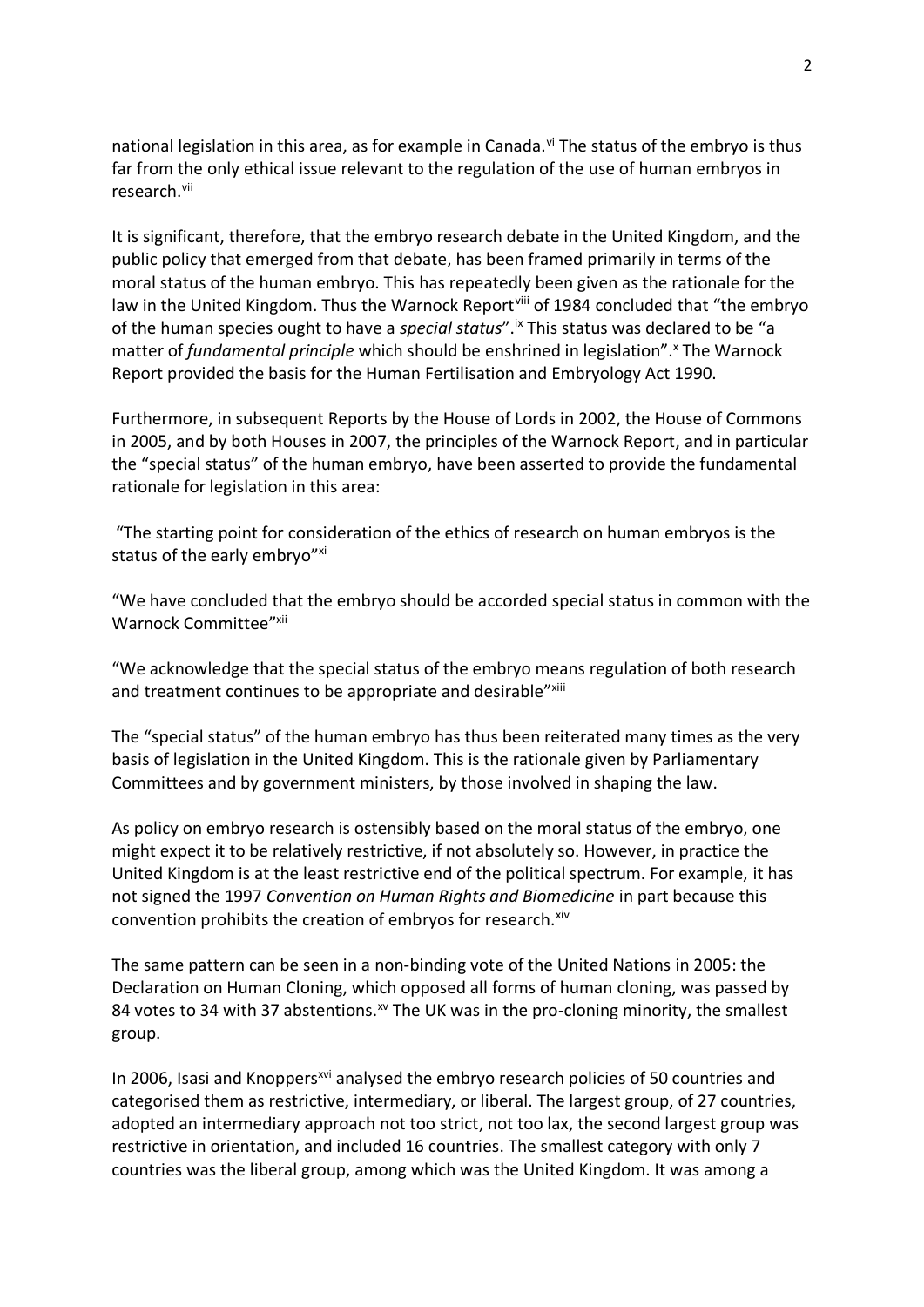"negligible number of countries"<sup>xvii</sup> which specifically permitted cloning embryos for research.

Two years later, in 2008 a new law was passed in the United Kingdom, the Human Fertilisation and Embryology Act 2008. This act considered embryos that could be created by mixing human and non-human material, including genetic modification of human embryos and crossing human gametes with those of other animals. It specifically permitted every conceivable category of embryo to be created for research, subject to a licence, to the 14 day limit, to not being transferred into a woman or animal.<sup>xviii</sup> Yet again this legislation put the United Kingdom at the furthest extent of what any country had explicitly permitted.

When we move from legislation to regulation, to what is done in practice, we see the same unwillingness to restrict embryo research.

The regulator, the Human Fertilisation and Embryology Authority (HFEA) shows little evidence of willingness to restrict embryo research in practice. By 2008, 1.2 million embryos had been destroyed or discarded in clinical practice or research in the UK.<sup>xix</sup> In the same period the HFEA had only once refused a research license, and this was later granted on appeal.<sup>xx</sup> This apparent profligacy in the use of human embryos and the extraordinary record of never ultimately refusing a research license makes it difficult to substantiate the claim that research is "subject to stringent controls and monitoring"xxi. The Secretary of State explained the then 100% success of research licence applications on the basis that "the HFEA works closely with research teams on the development of the project"xxii. However, this very proximity raises the danger of a lack of independence from the interests the HFEA is supposed regulate.

In 2005 the chair of the HFEA told parliament that she thought that "you must subscribe to the acceptability of embryo research"<sup>xxiii</sup> in order to be a member of the HFEA. This seems to exclude from membership those who would show too high a regard for the status of the embryo. However, there was no suggestion that having too little respect for the embryo was an obstacle to membership.<sup>xxiv</sup> Thus while the Warnock Report recommended that the HFEA should not be "unduly influenced by sectional interests" and that "its membership must be wide-ranging", xxv it seems that in practice the membership represents the more proresearch end of the spectrum.

Furthermore, the same House of Commons also expressed concern that the HFEA, rather than act as a watchdog had acted as lobby organisation on behalf of the fertility industry. "We are concerned that the HFEA has crossed the boundary from regulation to advocacy… **it has acted outside its statutory remit and crossed a boundary that risks compromising public trust**".<sup>xxvi</sup> This same attitude also seems to be exhibited in at least some of the public consultations of the HFEA. The feminist scholar Françoise Baylis, after a detailed analysis of one such consultation, concludes that the HFEA "had a clear policy preference in support of research… [and] it sought to communicate this preference to those who were consulted. Indeed, in many respects, the HFEA consultation process can be seen as an exercise in strategic public relations". xxvii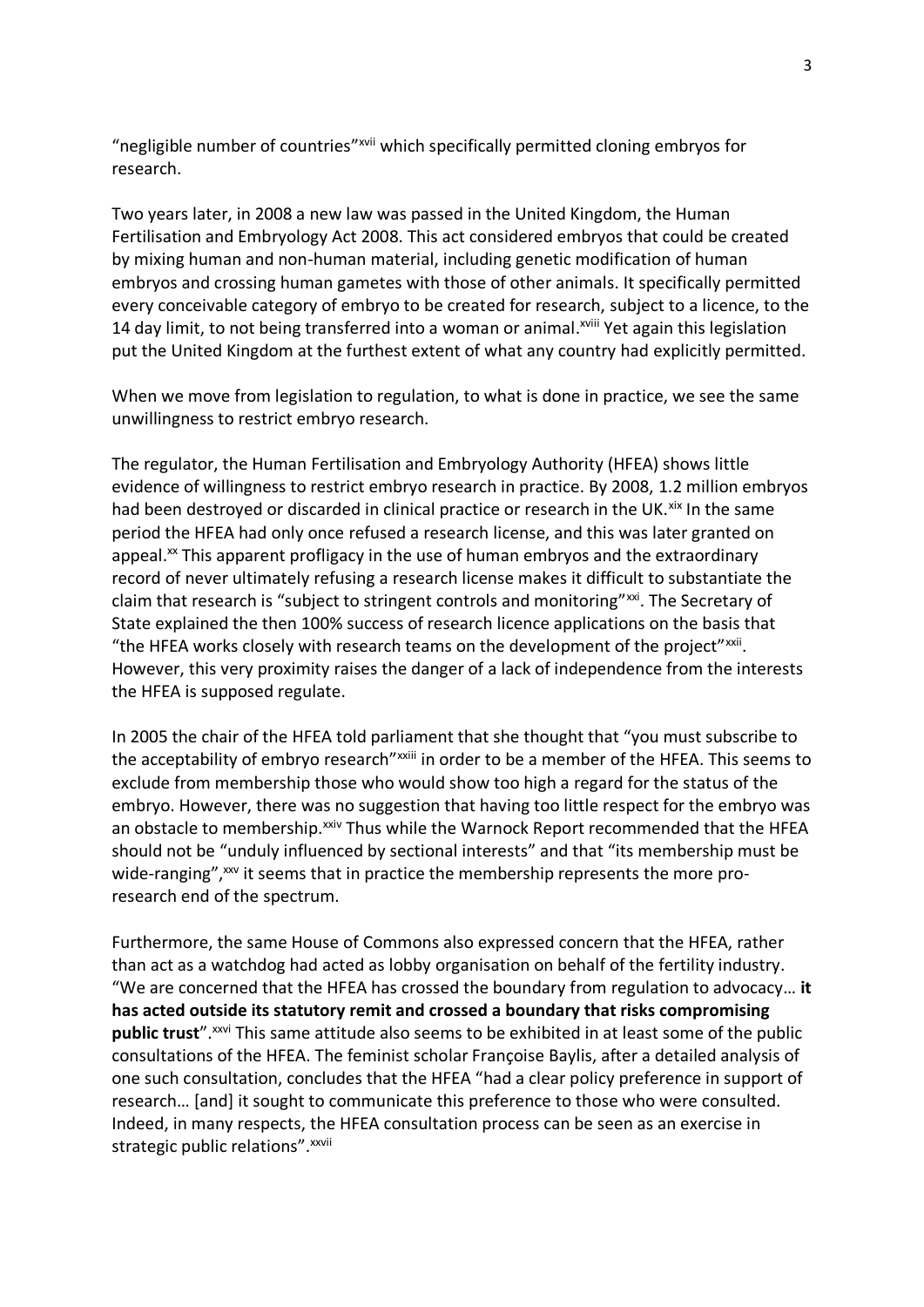In summary: There is an apparent gap between the ostensible rationale of law and policy in the United Kingdom (which is to respect the special status of the human embryo) and the content of that policy in practice (which serves to promote research using embryos). The aim here is not to argue which of these attitudes represents a more reasonable or ethical public policy for embryo research, only to exhibit the prima facie disjunction between ethically conservative language and ethically permissive practice.

## **II. The conventional explanation: warranted but not absolute respect**

One way to explain this apparent paradox is by distinguishing different possible accounts of the moral status of the embryo. Within the context of the debate in the United Kingdom it has become conventional to distinguish three broad categories of approach. These could be summarised as follows:

- 1. that the embryo is a human life and therefore is entitled to conferral of full human rights;
- 2. that the development of personhood is a gradual process but that the embryo is entitled to some protection; and
- 3. that the embryo is no more than a collection of cells, albeit with the potential to develop into a human being. xxviii

The first approach would, of course, guarantee full human rights and protection, and it is this possibility that is most immediately suggested by words such as "respect", as for example in the World Medical Association Declaration of Geneva of 1948, "I will maintain the utmost respect for human life, from the time of its conception, even under threat". xxix This approach typically lays great stress of the humanity of the embryo: "a human embryo is a whole living member of the species Homo sapiens in the earliest stage of his or her natural development".<sup>xxx</sup> Nevertheless, without prejudice to the arguments in favour or against this position, it is clear that this form of respect or moral status is not that which embodied by legislation in the United Kingdom. The Human Fertilisation and Embryology Act 1990 permits the destructive use of embryos in research, which it could not do if the embryo were treated as possessing full human rights.

The third approach is less an account of moral status than the bald denial of moral status, as is asserted by Professor Julian Savulescu with admirable frankness, "The embryo does not have a moral status, above that which is derived from the interests of a couple or individual to have a child". *xxxi* This instrumental approach would clearly allow use of human embryos for research but is not compatible with the repeated assertions of "special status" which characterise policy statements in the United Kingdom. No status is not a special status.

According to the second approach, which one might term inherent but intermediate status, the human embryo possesses a "special" moral status that deserves respect but the respect due to the embryo is less than the "absolute respect" due to adult persons. This is the approach taken by Richard Harries, xxxii the Anglican bishop who both chaired the House of Lords Select Committee on Stem Cell Research (in 2001) and was a member of the HFEA (from 2003 to 2009) and for a brief period was its interim chair (in 2006). According to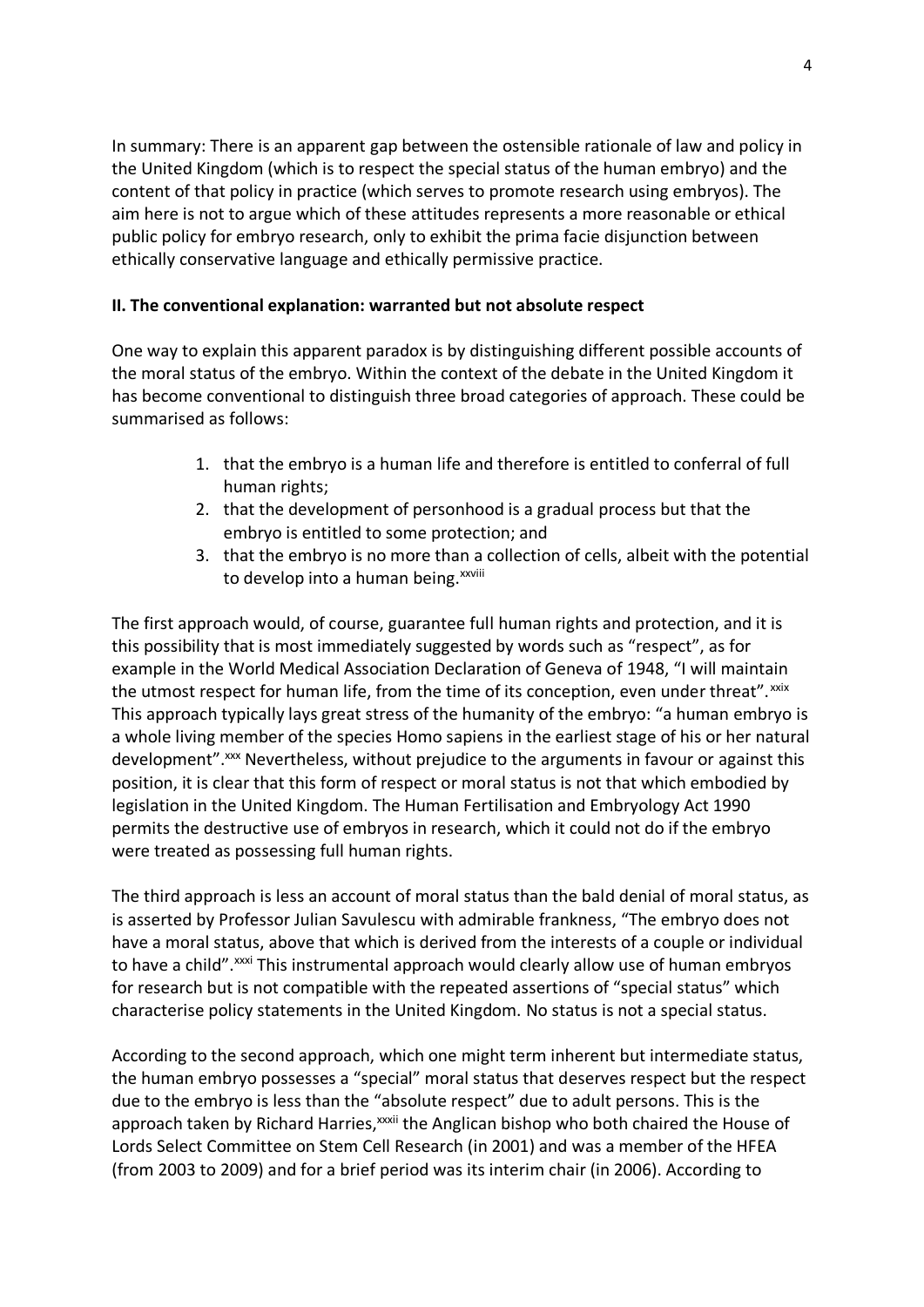Bishop Harries, the "special status" of the embryo is intermediate, a middle way between full status and no status. Full moral status would not permit the use of human embryos; no status would allow use but would contradict the stated rationale for the law. The "special status" of the embryo is purportedly an intermediate status that implies some respect and shows this respect through the stringent requirements of the law.

"All this, it seems to me, gives substance to the claim that the early embryo does indeed have 'a special status' in law and that behind this special status is the idea that although it does not have the absolute respect due to persons it does have the moral respect which it warrants."<sup>xxxiii</sup>

However, if respect for the embryo is supposed to be more than that due to a clump of cells but less than that due to a person, with an intermediate status that increases gradually through development, this immediately raises a number of puzzling questions:

- Does the idea of gradation contradict the idea of respect?<sup>xxxiv</sup>
- If respect can reasonably be graduated, how much respect should be shown to the embryo at the various stages of its development?
- Why, for example, allow research only up to 14 days if abortion is legal in the United Kingdom up to 24 weeks and up to birth for reason of disability?
- Why is there no gradation of penalties for transgression of the law in accordance with the age of an embryo used in research?
- How is one to establish moral criteria for these decisions?
- Does this intermediate status require a specific philosophy of the person to give it content?
- Or is there more than one philosophical approach that could justify "special status", in which case, is there more than one set of criteria?
- How can "special status" do the real work needed to make concrete decisions?

The idea of a "special status" which is more than nothing and less than everything is in fact radically ambiguous, as philosophically and theologically there are innumerable more or less restrictive forms of intermediate status. A modern theory of personhood as defended by philosophers such as John Harris or Peter Singer represents one form of intermediate status, a gradual increase in status from fertilisation to self-awareness, but it would not give any significant status to the embryo or foetus until it was sentient. It would be almost nothing. On the other hand the Christian tradition, while it has sometimes included a kind of intermediate status (for example, graded penalties for abortion) has never sanctioned the deliberate destruction of human life at any stage of development.<sup>xxxv</sup> It is almost everything.

To establish criteria as to where to place the middle way, how to treat the embryo at what stage of development, it is therefore necessary to construct a philosophical account of the embryo that neither collapses into the personhood view preferred by many modern bioethicists nor tends to the full moral status view supported by the Geneva Declaration (and, arguably, by the mainstream of the Christian tradition until the twentieth century). Furthermore this middle position would have to be specified with the level of detail and rigour that could act as a guide to action in relation to how much protection at what stage.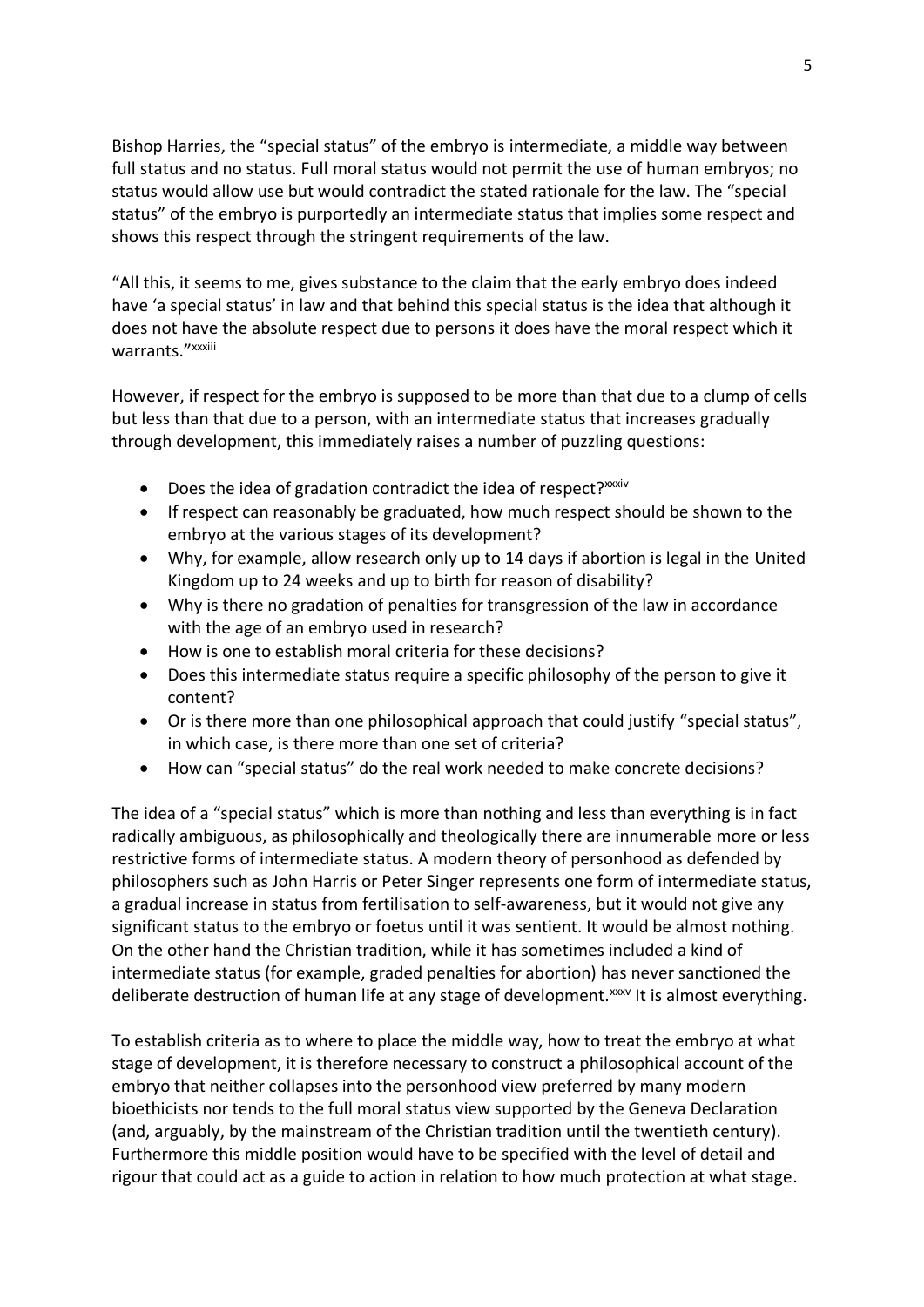However, there is no widely accepted account of "special status" that provides such detail. It remains forever hazy, set out only in general terms.

Furthermore, as has been pointed out, neither in law nor in public policy does the United Kingdom represent an intermediate position. On any international comparison, United Kingdom policy is consistently at one end of the spectrum, among the most pragmatic or instrumental in its attitude to the human embryo. While the HFEA pays lip service to the "special status" of the human embryo, it shows great reluctance ever to restrict research for the sake of respecting the embryo. "HFEA has long supported a permissive legislative framework for human embryo research—all such research should proceed on condition that the purpose of the research is legally permitted and the research is limited to 14 days." xxxvi

## **III. An alternative explanation: Warnock's emotivist account of "special status"**

There is, however, an alternative explanation for this apparent gap between rationale and policy on embryo research. While the Warnock Report coined the term "special status", Warnock's own account of respect for the "special status" of the embryo is subtly different from the conventional account of inherent intermediate status defended by Harries and others. This alternative approach can be seen at work even in the Warnock Report itself. Rather than engage with "questions of when life or personhood begin" Warnock sought instead go "straight to the question of *how it is right to treat the human embryo*".<sup>xxxvii</sup> She thus sought to "bypass the concept of the person altogether".<sup>xxxviii</sup> What then was the basis for attributing moral status to the embryo? Consider the following passage from the Warnock Report:

"Nevertheless, because of the special status that we accord to the human embryo, such research must be subject to stringent controls and monitoring… We see these controls as essential to safeguard the public interest and to allay widespread anxiety." xxxix

It begins with reference to the status of the embryo, but at the end of the paragraph an alternative reason is given for these restrictions: to allay public anxiety. The legal scholar Professor Emily Jackson, herself now deputy chair of the HFEA, gives an illuminating interpretation of this:

"A majority of the Warnock Committee admitted that the instrumental use of the early human embryo will profoundly offend those who believe that a person comes into being immediately after fertilization, but decided that that offence has to be put into the balance with the benefits which may flow from embryo research."xl

Note that what is being compared with possible benefits from research is not harm *to the embryo* but moral offence *to the public*. The embryo itself has dropped out of consideration. Lest anyone question whether Jackson, writing much later, is reading this view back into the report we have the words of Warnock herself, writing in 1987 only three years after the publication of the Report.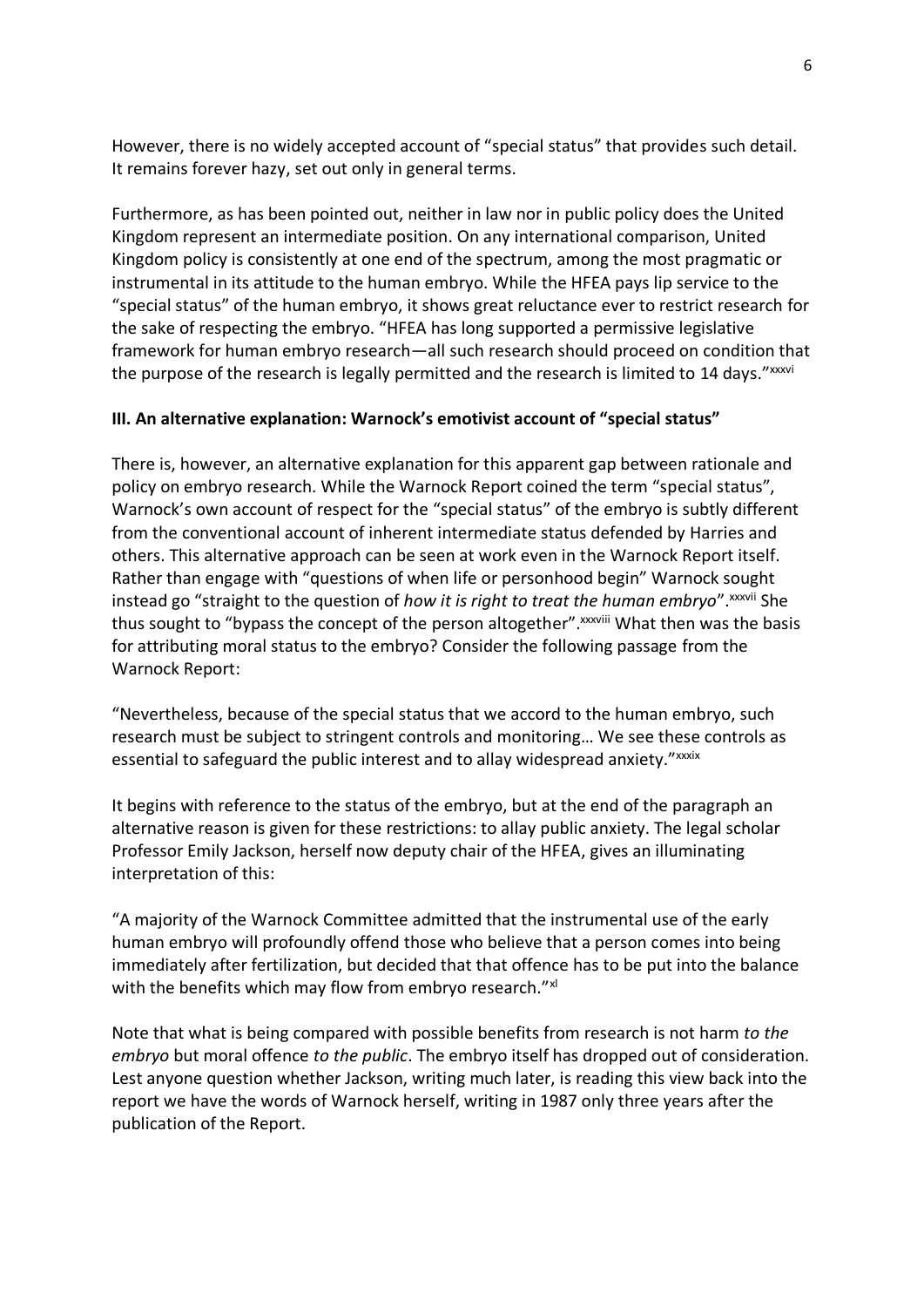"So no harm could come to *it* by its being destroyed, only to someone else. But the harm to someone else could take no other form than *an offence to moral feelings*."xli

"And so we come to the compromise . . . the attempt to balance utilitarian consideration of beneficial outcome against moral feelings that human cells, though not identical with human beings, yet need to be treated differently." xlii

Note that Warnock is adamant that the destruction of a human embryo does it no harm: so all that is left to compare is the more or less realistic prospect of beneficial outcomes over and against the more or less strong feelings of offence. The embryo itself does not figure, it cannot be harmed; Warnock thus explicitly denies the embryo any inherent moral status.

It should be clear that this is not an account of the moral status of the *embryo*, which is treated only as the object of moral feelings. It is, rather, an emotivist account of moral *discourse* about the embryo. By emotivism, I mean the view that moral statements should be understood as no more or less than expressions of feeling, in this case, the feelings of those who object to destroying human embryos. In describing her philosophical account she states that she has moved beyond pure utilitarianism and is seeking to mix this with some accommodation of moral feelings.

"And, at this point, I am inclined to think that utilitarianism breaks down. For as soon as the criterion of right and wrong moves from a plain calculation of benefits and harms, and begins to take into account people's *moral sentiments*, then I believe it becomes a different theory."xliii

Warnock's approach is highly problematic. It is disingenuous to call this an account of "the status of the embryo" when the embryo has dropped out of consideration and it is only the moral feelings of objectors that are considered. Furthermore, it is an arbitrary admixture of theories, for the case in favour of using embryos is described in utilitarian terms as though it had no subjective element, while the case against is described only in relation to the feelings of the proponents, as though the embryo has no objective moral status. However, if it could be demonstrated that the embryo had no inherent or objective moral status then it is not clear why the offense taken by its defenders would be worthy of such respect. This point is well made by Professor John Harris.

"[T]he crucial problem entirely ignored by Warnock is that not all feelings are moral feelings and not all outrage is moral outrage. So that while we ought to respect the moral beliefs and feelings of others even when we don't share them, we have no reason to respect their prejudices."xliv

Ironically, while Warnock is seeking to show respect to those who object to embryo research, it is Harris who shows greater respect. For, in distinguishing moral outrage from prejudice, Harris redirects us to the content and rationale of those feelings. Those who object to the destruction of human embryos are not primarily objecting that people do not respect their feelings. They are objecting because they regard the embryo as having some inherent moral worth or status (even if it only an intermediate moral status). Harris denies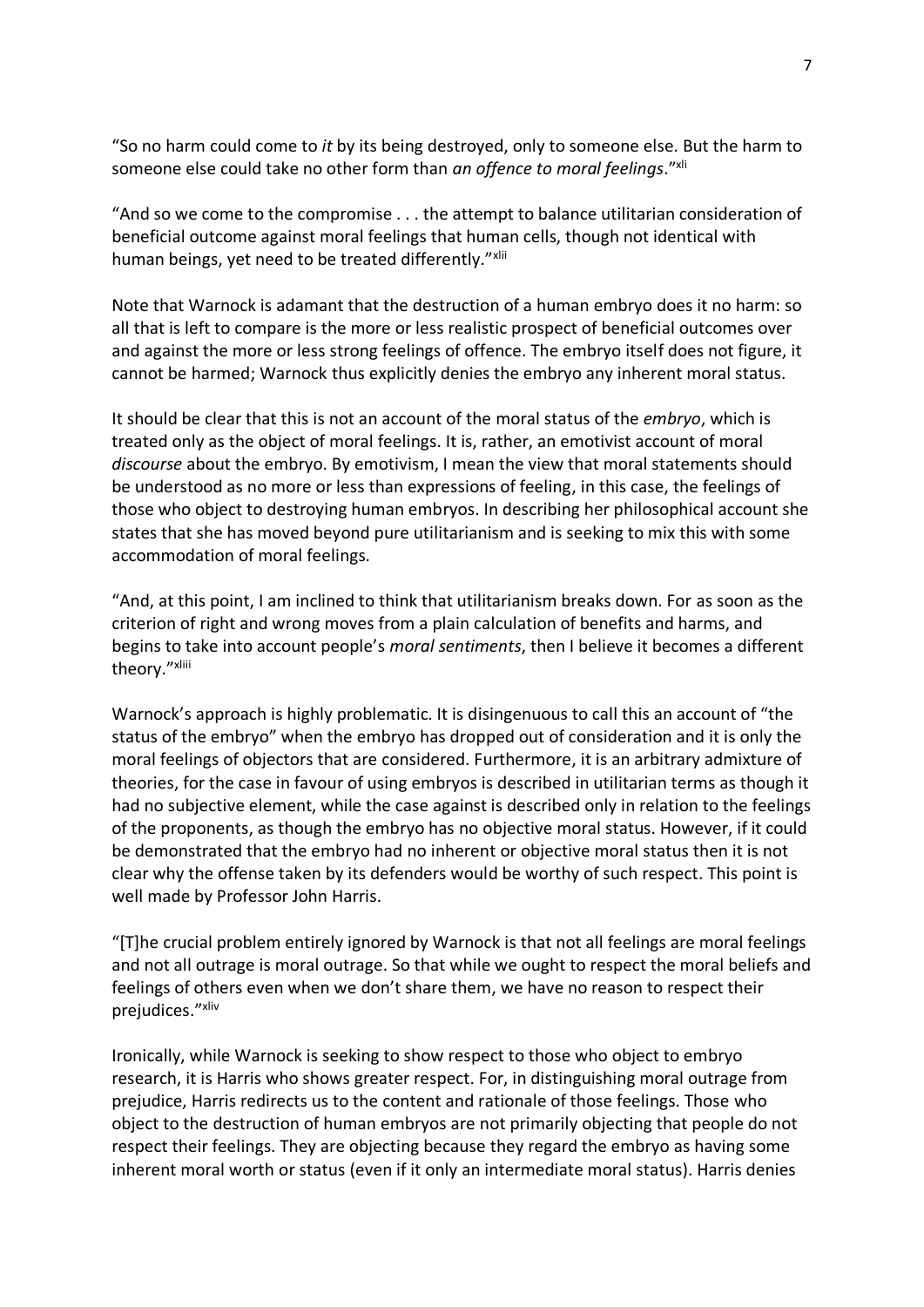that embryos possess any such inherent worth, but at least he is addressing the question of the status of the embryo itself. He is not seeking to by-pass this question or to re-describe moral status in terms of the expression of emotion.

## **IV. Warnock's account as a description of the use of "special status" language**

Warnock's approach thus utterly fails as a convincing account of what it is to respect the moral status of the embryo. Indeed such an account fails not only to respect the embryo but even to respect the moral feelings of those who respect the embryo. However, while Warnock's approach is deeply flawed as an account of the *meaning* of moral status of the embryo, it may be helpful as an account of the *use* of this language in the British political context.

Here some illumination may be provided by Alasdair MacIntyre who has argued that, understood historically, emotivism is better regarded not as a general analytic account of the meaning of moral terms, but as an empirical account of how moral terms are used in a specific context. The theory of emotivism was first propounded in Cambridge in the early twentieth century. The immediate context of this theory was the influence of GE Moore for whom moral judgement was supposed to be a matter of intuiting "the presence or absence of the non-natural property of good". XIV However, as such a non-natural property does not exist, except as a philosopher's fancy, this was a hopeless task. There was therefore a "gap between the meaning and purport of what was being said and the use to which the utterance was being put". xlvi

In analogous way, it seems that there is a gap between meaning and use in relation to the "special status" of the human embryo. The actual use of this term is accurately discerned by Warnock not to reflect an inherent but intermediate respect for the embryo, rather it reflects a purely instrumental status, subject only to the need to maintain public confidence. "Special status" thus stands as a cipher for public feelings. This explains why consultations of the HFEA have the strategic function of managing public reactions, for on this account the function of the whole regulatory structure is not to grant actual protection to the embryo, but rather to maintain public support for policies decided primarily on utilitarian grounds.

Warnock's account of the moral status of the embryo also explains why the HFEA have been so concerned with public opinion. According to Harries "The work of the HFEA is affected by a number of factors. The first is public opinion." xlvii If the ethical foundation of regulation is the moral status of the embryo, why is it so important to continue to assess public attitudes? Neither ethics committees that concern research on human subjects nor those concerned with animal welfare take *such* a keen interest in public opinion. Their primary focus is on the welfare of the human or nonhuman subjects of the research. This is surely because, in these cases it is the research subject itself that is the focus of ethical concern, whereas the interests of the embryo do not seem to figure prominently in the deliberations of the HFEA. The embryo itself has no status.

The Warnock account of "special status" also shows why this term is so frequently defended by those who wish to *deregulate* embryo research. A good example is the Science and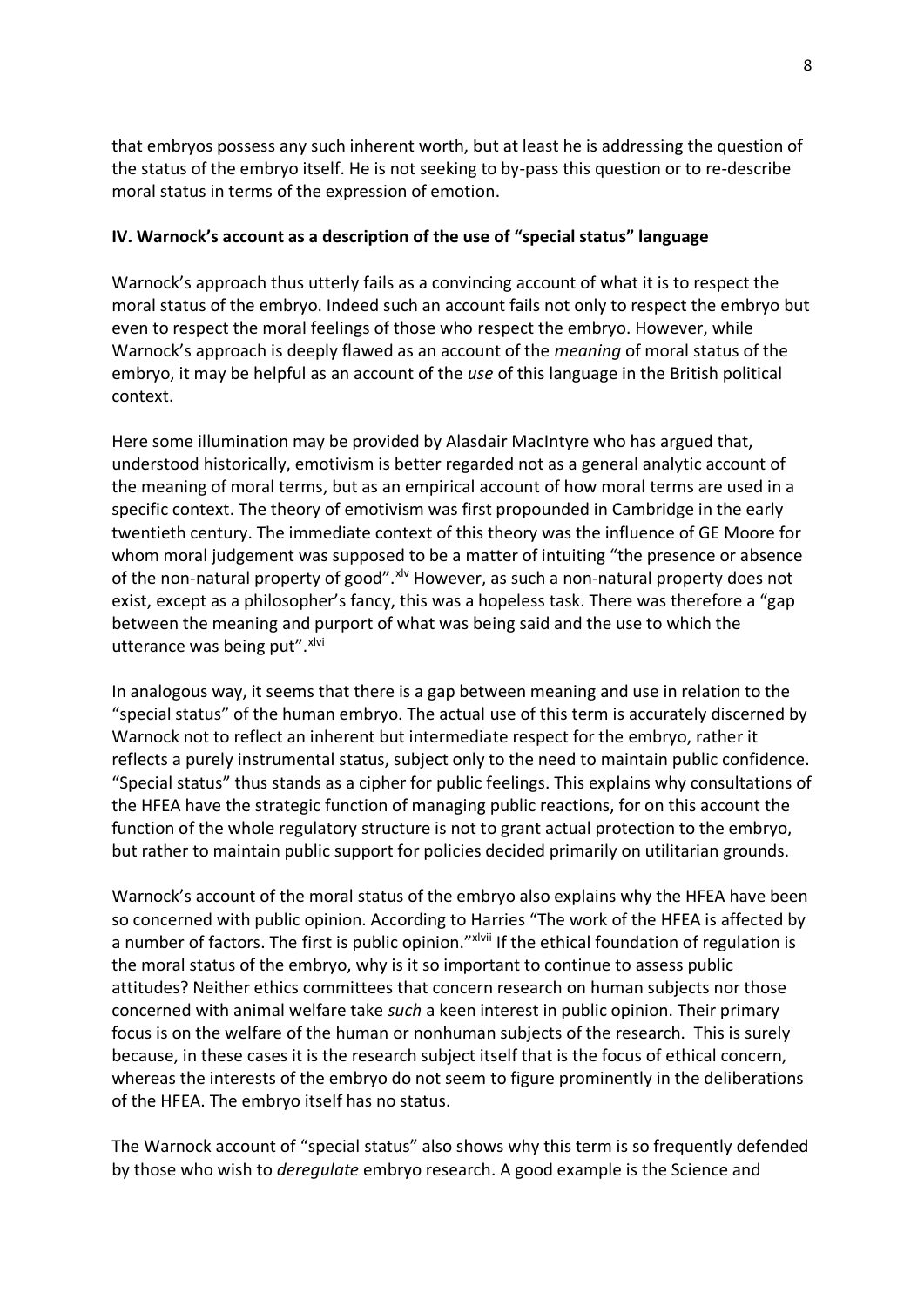Technology Committee Report of 2005. This committee was deeply divided with five of the ten members dissenting and issuing a statement that the report adopted "an extreme libertarian approach from the start", and was "unbalanced, light on ethics, goes too far in the direction of deregulation and is too dismissive of public opinion and much of the evidence". X<sup>lviii</sup> It is striking that this highly permissive committee, writing in a context which is already highly permissive by international standards, nevertheless appealed to "the Warnock Committee's approach to the status of the embryo."<sup>xlix</sup> Indeed so entrenched was this approach that the committee found that "the third view, that the embryo is no more than a ball of cells, has not been expressed to us in this inquiry"<sup>1</sup>. This is readily explicable if the third view, the explicitly instrumentalist approach, had become redundant. "Special status" is invoked by those promoting deregulation because, as the term is used in the UK debate, special status simply is a disguised form of instrumental status.

The situation in the United Kingdom thus embodies the irony of using the language of status as a means to strip the embryo of status.<sup>II</sup> This has been described as "deregulation by regulation"lii. Far from being a compromise position establishing a real but intermediate status it represents an instrumental use not only of the embryo itself but of the public language of moral status.

Warnock's account of the actual use of the term "special status" also shows why policy makers can appeal to the concept despite there being no philosophical consensus around an intermediate status that could support decision-making criteria; these criteria are not in fact needed, for the content of "special status" does no work, its function is not to guide policy but to act as a façade to shield policy constructed on a different basis: by assessing how far it is possible to promote embryo research while maintaining public confidence. The aim of the legislation, as Jackson has astutely observed, is not actually to protect the embryo but is to minimise offence.

"the restrictions placed upon embryo research are not principally concerned to protect the individual embryo… and instead [are] concerned principally with ensuring that scientists' behaviour minimises, as far as possible, moral offence". Iiii

With passage of time Warnock's approach has become entrenched in the United Kingdom with the result that the question of the status of the embryo has been assumed to be settled. Yet "special status" as this phrase is used in the UK debate has no inherent content but functions as a mechanism to manage public concerns, so that the issue of the inherent status of the embryo has not been resolved so much as "by-passed".

That the rationale for public policy relies on a deception, a denial of status disguised as the attribution of status, is something Warnock herself now seems to admit.

"I regret that in the original report that led up to the 1990 legislation we used words such as 'respect for the embryo' … you cannot respectfully pour something down the sink – which is the fate of the embryo after it has been used for research, or if is not going to be used for research or for anything else". liv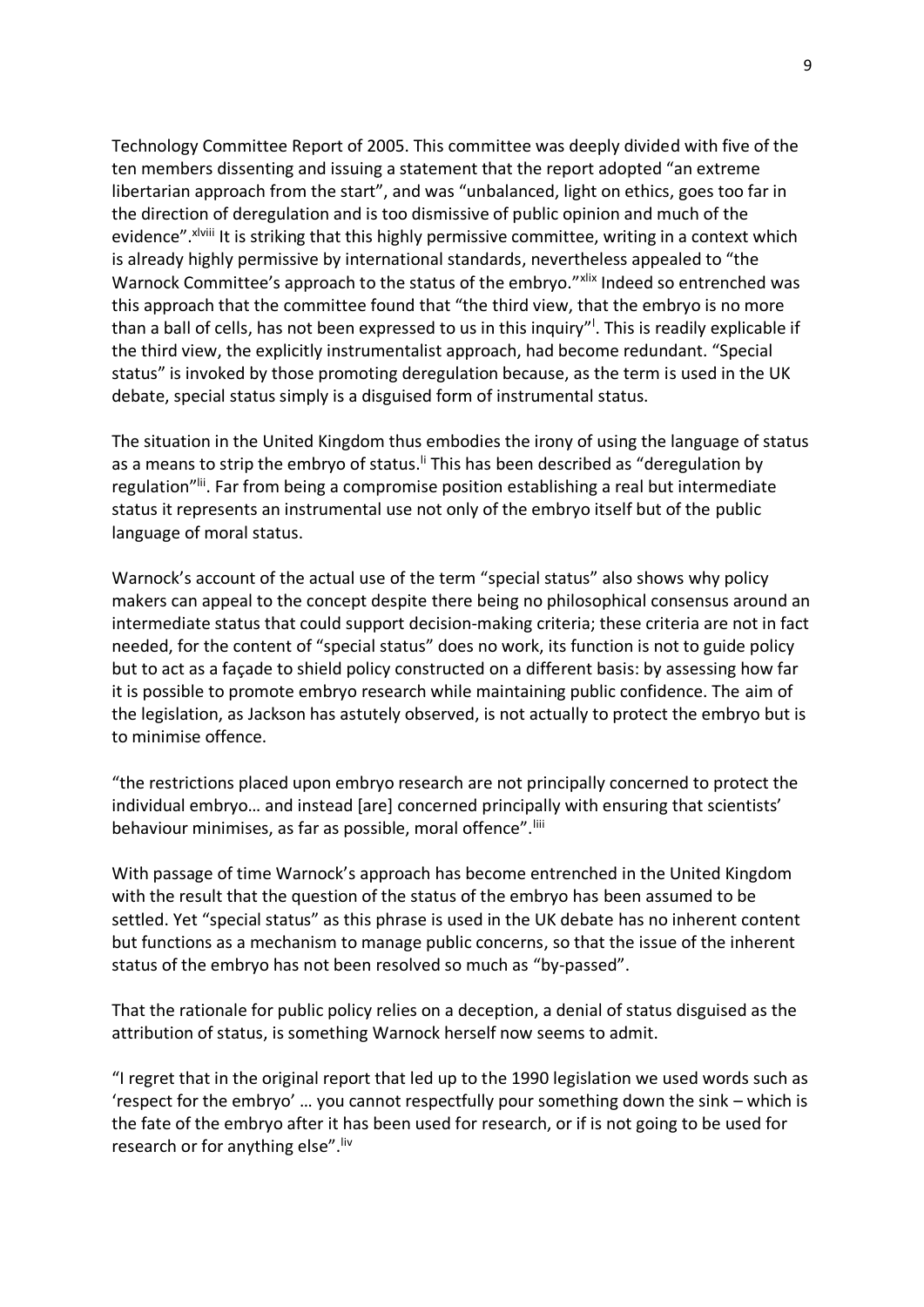Inasmuch as Warnock's original account of "special status" accurately reflects its use in public policy discussions in the United Kingdom, this is deeply problematic, even from a utilitarian perspective. For even if this usage is regarded as a political device that has utility in defusing public anxiety while allowing human embryos to be used, it is a deceptive device that relies on disguising its true rationale. Such a strategy, even if defensible in utilitarian terms, relies on Sidgwick's principle that "a Utilitarian may reasonably desire, on Utilitarian principles, that some of his conclusions should be rejected by mankind generally"<sup>Iv</sup>. However, this is to abandon the transparency of public moral reasoning, a move that is controversial even among utilitarians. It represents an elitist, anti-democratic and even a colonial attitude, what Bernard Williams has termed "government house utilitarianism"<sup>Ivi</sup>.

### **V. The review of the HFEA and the implications of this analysis**

The present political context for this discussion in the United Kingdom is the question of whether the responsibilities of the HFEA might be re-assigned as part of a larger review of arms-length bodies. In this context, the chair of the HFEA, Professor Lisa Jardine, has warned that this would threaten the status of the embryo.

"My worry is that… the safeguarding of the 'special status of the embryo' will be lost – that fundamental principle laid down in the Warnock report, which provides special protection in law for the human embryo and embryonic material outside the body."<sup>Ivii</sup>

A similar point was made by Professor Jackson,

"On the other hand, if the HFEA disappears and embryo research becomes just one part of a much larger body's remit, the original justification for setting up the HFEA in the first place – the special status of the human embryo – may become lost. Public support for embryo research in the UK is high, but surveys consistently show that it is contingent on the existence of strict regulation."<sup>|viii</sup>

This appeal has drawn calls of support, with more or less reluctance, from those who regard the human embryo as possessing some real inherent moral status. Hence, for example Ian Galloway, Convener of the Church and Society Council of the Church of Scotland stated that,

"We are concerned that if the regulation of research on human embryos is handed to a more general body, the special status of the embryo recognised in law will be further eroded. This special status is a fundamental principle laid down the Warnock report, and prevents human embryos from being used in routine research."lix

So also Lord Alton of Liverpool, an indefatigable defender of the full moral status of the human embryo, has expressed his caution by quoting a verse of Hilaire Belloc, "always keep a-hold of Nurse, For fear of finding something worse".<sup>1x</sup>

The analysis presented here suggests that Galloway and Alton had been mistaken in thinking that if the HFEA is abolished "the special status of the embryo recognised in law will be further eroded". For, the concept of "special status" in the context of public policy is not an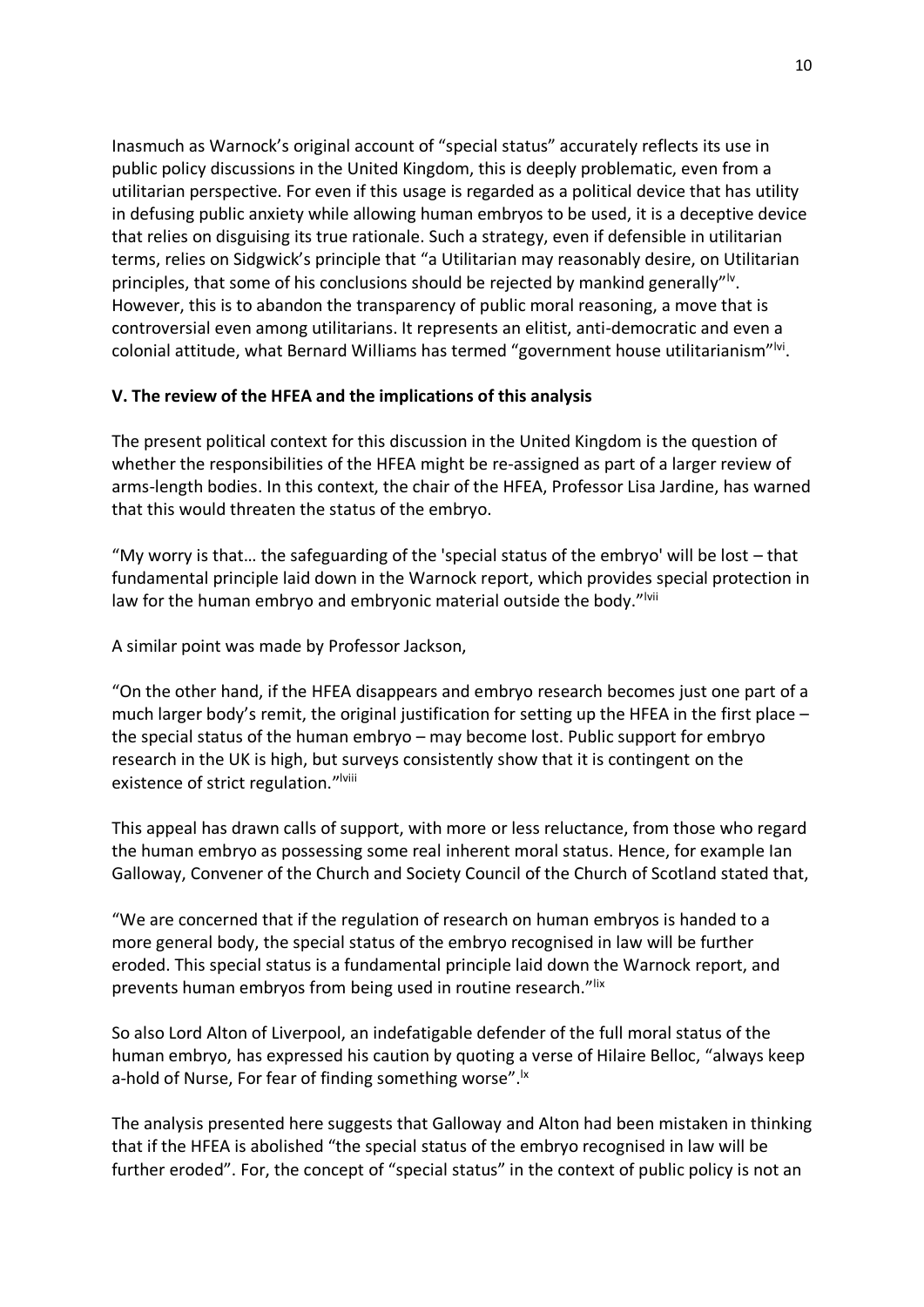inherent but intermediate status recognised by law but is a cipher that acts to strip the embryo of status. This may be discerned even in the way that Jackson juxtaposes "special status" with the need for "public support". This juxtaposition coheres perfectly with the key claim of this paper, that the concept of "special status" has no inherent content but functions as a mechanism to maintain public support. Later in the same article Jackson quotes Hon Andrew Lansley MP as saying, "It was always clear that the legislation is not intended simply to facilitate research"<sup>|xi</sup>. However, an alternative explanation is that the law and system of regulation were indeed established "simply to facilitate research" and this facilitation was to be achieved through the managing of public sentiment. Such management is instrumental or in Francois Baylis's terms "strategic" and it is for this reason that the HFEA in its consultations aims "to change the ideas, attitudes and behaviors of publics but not those of the organization". Ixii

The HFEA was established on the basis of the Warnock Committee approach and such an approach is not based on an attribution of inherent but intermediate moral status to the human embryo. The special status of the embryo has always been a cipher for other concerns, principally the maintenance of public confidence. Nor is there a danger that matters would become "worse", for those for whom "worse" means more use of human embryos in research. Both the philosophical analysis of "special status" provided here (that such "status" is understood in emotivist terms), and the actual behaviour the HFEA, as evident in the conduct of its consultations and the character of its subsequent decisions, demonstrates that it always acts so as to promote the use of human embryos as far as it can within the limits of its powers and the limits of public opinion.

This paper has identified a problem with UK public policy on embryo research, not in relation to how much or little respect is shown to the embryo, for this substantive question is outside the scope of the present discussion. The key problem here identified is that UK public policy embodies an emotivist approach to discussion of the moral status of the human embryo. Ruth Deech, a former chair of the HFEA has warned against any radical change arguing that "in all such amalgamations history tells us that very often you go back to ground zero" kiii. In practice this seems unlikely, as it underestimates the extent to which the Warnock Report and its principles are almost certain to remain the point of reference for public policy discussion in the United Kingdom. Kiv However, were it achievable, ground zero is precisely where we should wish to get back to in relation to the status of the human embryo. For, moral theories are perpetuated by the institutions in which they are embedded and the HFEA embodies an approach to the "special status" of the human embryo that is deceptive, corrupting to public moral discourse, and that effectively suppresses honest debate and reflection on a fundamental moral question.

In summary, a public policy has been established in the United Kingdom that is not only instrumentalist about the embryo but is instrumentalist in its use of moral language and instrumentalist in its attitude to the public. The exposing of this conceit is a prerequisite for an open debate about the degree of respect that is actually due to the human embryo itself whether this be the utmost respect, or an intermediate degree of respect, or, in all honesty, no respect at all.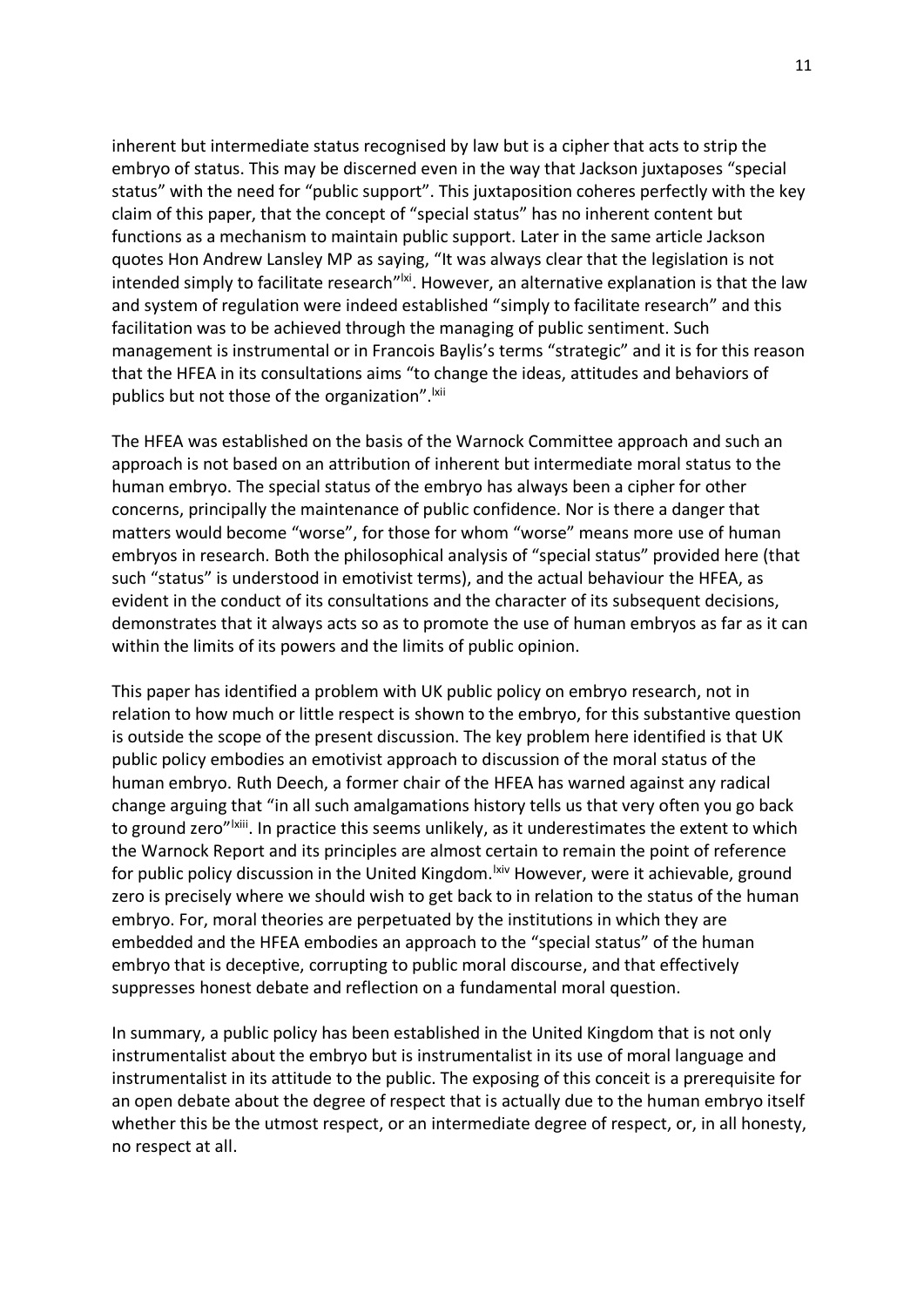### **Bibliography**

Backhouse, Diana and Maneesha Deckha, "Shifting Rationales: The Waning Influence of Feminism on Canada's Embryo Research Restrictions" *Canadian Journal of Women and the Law*, 21.2 (2009): 229-266.

Banchoff, Thomas. *Embryo Politics: Ethics and Policy in Atlantic Democracies* (Ithaca and London: Cornell University Press, 2011).

Baylis, Françoise. "The HFEA Public Consultation Process on Hybrids and Chimeras: Informed, Effective, and Meaningful?" *Kennedy Institute of Ethics Journal* 19.1 (March 2009): 41-62.

Baylis, Françoise and Matthew Herder. "Policy design for human embryo research in Canada: A history. Part 1 of 2" *Journal of Bioethical Inquiry* 6.1, (2009): 109-122.

Baylis, Françoise and Matthew Herder. "Policy design for human embryo research in Canada: An analysis. Part 2 of 2" *Journal of Bioethical Inquiry* 6.3, (2009): 351-365.

Boseley, Sarah "Human embryos 'at risk of losing legal protection' in research: Lisa Jardine, chair of watchdog HFEA, warns that coalition plans will scrap the special status restricting use of embryos" *Guardian* 5 January 2011.

Bruce, Donald "Stem cells, embryos and cloning - Unravelling the ethics of a knotty debate," *Journal of Molecular Biology* 319 (2002): 917-925 among many others.

Callahan, Daniel "The Puzzle of Profound Respect" *Hasting Center Report* 25.1 (1995): 39-40.

Council of Europe, 1997. *Convention for the Protection of Human Rights and Dignity of the Human Being with regard to the Application of Biology and Medicine: Convention on Human Rights and Biomedicine*, CETS No.: 164, Oviedo: Council of Europe, 1997. http://conventions.coe.int/Treaty/en/treaties/html/164.htm [accessed 28 October 2011]

Deech, Ruth "How not to save money: Unscrambling the HFEA" *BioNews* 570 (09 August 2010) http://www.bionews.org.uk/page\_68208.asp [accessed 28 October 2011]

Dickenson, Donna. *Body Shopping* Oxford: Oneworld, 2008.

Dunstan, Gordon. "The moral status of the human embryo: a tradition recalled," *J Med Ethics* 1 (1984): 38-44.

George, Robert P. and Christopher Tollefsen *Embryo: A Defense of Human Life* New York: Doubleday, 2008.

Grunig, James E. "Theory and Practice of Interactive Media Relations," *Public Relations Quarterly* 35 (3): 18–23.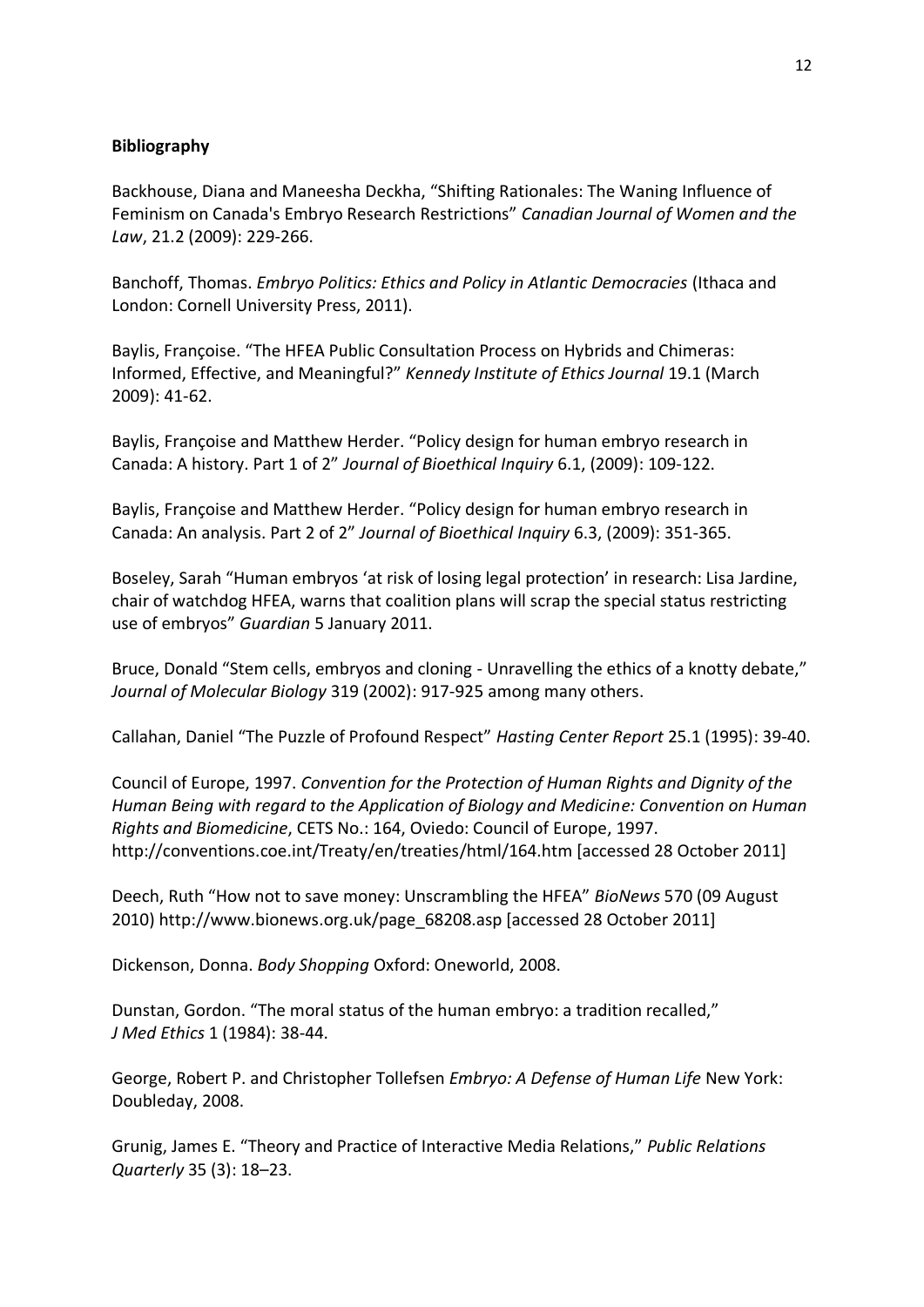Hansard, House of Lords, Debates. Volume 641 Part 14 (5 December 2002).

Hansard, House of Commons Written Answers to Questions Human Embryo Experiments: Licensing 29 Jan 2008 : Tuesday 29 January 2008

Harries, Richard. 2005. "Delivering Public Policy: The Status of the Embryo and Tissue Typing" *Studies in Christian Ethics* 18: 57-74.

Harris, John, "The Concept of the Person and the Value of Life," *Kennedy Institute of Ethics Journal* 9.4 (1999) 293-308

Harris, John "Embryos and Hedgehogs: on the moral status of the embryo" in John Harris and Anthony Dyson *Experiments on Embryos* London: Routledge, 1990.

Herrmann, Svea Luise, "Deregulation via Regulation: On the Moralisation and Naturalisation of Embryonic Stem Cell Research in the British Parliamentary Debates of 2000/2001," *Österreichische Zeitschrift für Politikwissenschaft*, H.2 (2006): 149-161.

House of Commons Science and Technology Committee *Fifth Report of Session 2004-05. Human Reproductive Technologies and the Law, Vol.I & Vol.II* London: Her Majesty's Stationery Office, 2005.

House of Lords *Report from the Select Committee of the House of Lords, Stem Cell Research*, London: Her Majesty's Stationery Office, 2002.

Human Fertilisation and Embryology Act 2008.

Isasi, Rosario and Bartha Knoppers,"Mind the Gap: Policy Approaches to Embryonic Stem Cell and Cloning Research in 50 Countries" *European Journal of Health Law* 13 (2006): 9-26.

Jackson, Emily, *Regulating Reproduction: Law, Technology and Autonomy* Oxford: Hart Publishing, 2001.

Jackson, Emily "Fraudulent Stem Cell Research and Respect for the Embryo" *BioSocieties* 1 (2006): 349–356.

Jackson, Emily "Abolishing the HFEA: The coalition government's plans for the regulation of fertility treatment and embryo research in the UK" *BIOS News* 16 (Michaelmas 2010): 2-4.

Joint Committee on the Human Tissue and Embryos (Draft) Bill *Report Volume I, HL Paper 169-I and HC Paper 630-I,* London: Her Majesty's Stationery Office, 2007.

Jones, David A. "A Theologians Brief On the place of the human embryo within the Christian tradition and the theological principles for evaluating its moral status" *Ethics and Medicine* 17.3 (Fall 2001): 143-153.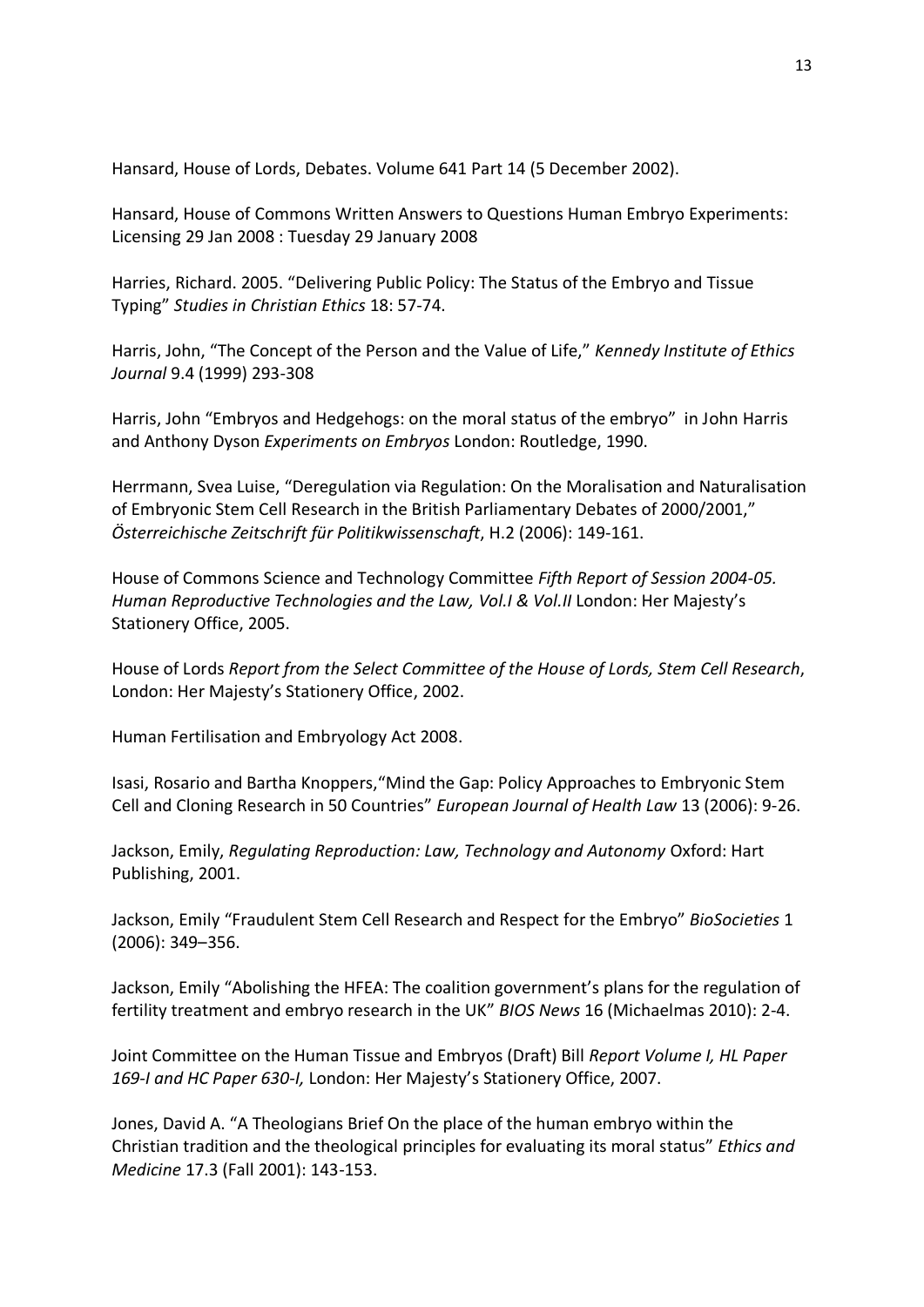Jones, David A. *The Soul of the Embryo: An enquiry into the status of the human embryo in the Christian tradition*, London: Continuum, 2004.

Jones, David A. "The Hippocratic Oath II: Modern adaptations of the classical doctors' oath," *Catholic Medical Quarterly* 56.1 (February 2006): 6-16.

Jones, David A. "Is the creation of admixed embryos 'an offense against human dignity'?" *Human Reproduction and Genetic Ethics* 16.1 (2010): 87-114.

MacIntyre, Alasdair. *After Virtue (second edition)* London: Duckworth, 1985.

McLeod, Carolyn and Françoise Baylis. "Feminists on the Inalienability of Human Embryos" *Hypatia* 21.1 (2006): 1-14.

Mulkay, Michael. *The Embryo Research Debate: Science and the Politics of Reproduction* (Cambridge: Cambridge University Press, 1997).

Palazzani, Laura, "The Nature of the Human Embryo: Philosophical Perspectives" *Ethics and Medicine* 12 (1), 14–18.

Roberts, MacKenna, "UK parliament alarmed by 1.2 million leftover IVF embryos," *BioNews* 439 (07 January 2008) http://www.bionews.org.uk/page\_13266.asp [accessed 28 October 2011]

Savulescu, Julian "The HFEA has restricted liberty without good cause," *Guardian* 7 Feb 2011

Singer, Peter *Unsanctifying Human Life*, ed. Helga Kuhse Malden: Blackwell Publishers Ltd., 2002.

United Nations "General Assembly adopts United Nations Declaration On Human Cloning by vote of 84-34-37" Press Release GA/10333 http://www.un.org/News/Press/docs/2005/ga10333.doc.htm [accessed 28 October 2011]

Warnock, Mary. "Do human cells have rights?" *Bioethics* 1.1 (1987): 1-14.

Warnock, Mary (chair) 1984. *Report of the Committee of Enquiry into Human Fertilisation and Embryology* (London: Her Majesty's Stationery Office).

Watt, Helen "Embryos and pseudoembryos: parthenotes, reprogrammed oocytes and headless clones" *J Med Ethics* 33 (2007): 554-556.

Williams, Bernard, *Utilitarianism for and against* Cambridge: Cambridge University Press, 1973.

Williams, Bernard *Ethics and the Limits of Philosophy* London: Fontana, 1985.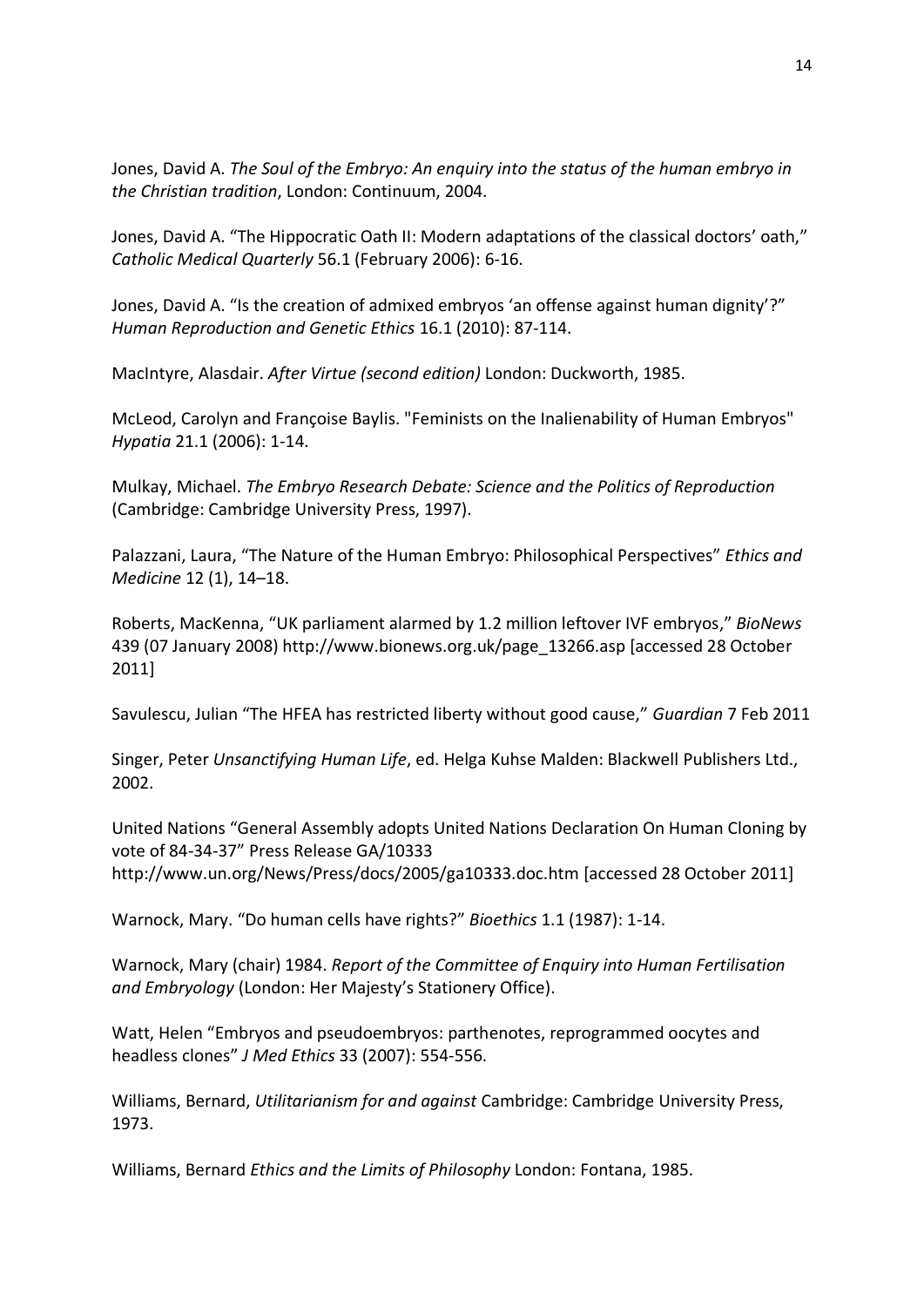ii Banchoff, *Embryo Politics* 3, 27-30.

iii Banchoff, *Embryo Politics* 30-32.

iv Donna Dickenson, *Body Shopping* (Oxford: Oneworld, 2008) 166–7.

<sup>v</sup> Emily Jackson, "Fraudulent Stem Cell Research and Respect for the Embryo," *BioSocieties* 1 (2006): 349-356.

vi Diana Backhouse and Maneesha Deckha, "Shifting Rationales: The Waning Influence of Feminism on Canada's Embryo Research Restrictions" *Canadian Journal of Women and the Law*, 21.2 (2009): 229-266; see also Françoise Baylis and Matthew Herder, "Policy design for human embryo research in Canada: A history. Part 1 of 2" *Journal of Bioethical Inquiry* 6.1, (2009): 109-122; Françoise Baylis and Matthew Herder, "Policy design for human embryo research in Canada: An analysis. Part 2 of 2" *Journal of Bioethical Inquiry* 6.3, (2009): 351-365; Carolyn McLeod and Françoise Baylis. "Feminists on the Inalienability of Human Embryos" *Hypatia*  21.1 (2006): 1-14.

vii David A. Jones, "Is the creation of admixed embryos 'an offense against human dignity'?" *Human Reproduction and Genetic Ethics* 16.1 (2010): 87-114.

viii Mary Warnock (chair) *Report of the Committee of Enquiry into Human Fertilisation and Embryology* (London: Her Majesty's Stationery Office, 1984). For the political background to the Warnock Report and the debates that led to the 1990 Act, see Michael J. Mulkay *The Embryo Research Debate: Science and the Politics of Reproduction* (Cambridge: Cambridge University Press, 1997).

ix Warnock, *Report* 11.17 emphasis added.

<sup>x</sup> Warnock, *Report* 11.17 emphasis added.

xi House of Lords. *Report from the Select Committee of the House of Lords, Stem Cell Research* (London: Her Majesty's Stationery Office, 2002) 4.4.

xii House of Commons Science and Technology Committee *Fifth Report of Session 2004-05. Human Reproductive Technologies and the Law* (London: Her Majesty's Stationery Office, 2005) Vol.I, paragraph 49.

xiii Joint Committee on the Human Tissue and Embryos (Draft) Bill *Report Volume I, HL Paper 169-I and HC Paper 630-I* (London: Her Majesty's Stationery Office, 2007) paragraph 105.

xiv Council of Europe, *Convention for the Protection of Human Rights and Dignity of the Human Being with regard to the Application of Biology and Medicine: Convention on Human Rights and Biomedicine*, (ETS No.: 164), 18 (2) "The creation of human embryos for research purposes is prohibited" (Oviedo: Council of Europe 1997) http://conventions.coe.int/Treaty/en/treaties/html/164.htm [accessed 28 October 2011]

xv United Nations "General Assembly adopts United Nations Declaration On Human Cloning by vote of 84-34- 37" Press Release GA/10333 http://www.un.org/News/Press/docs/2005/ga10333.doc.htm [accessed 28 October 2011]

i Thomas Banchoff, *Embryo Politics: Ethics and Policy in Atlantic Democracies* (Ithaca and London: Cornell University Press, 2011), 32-34.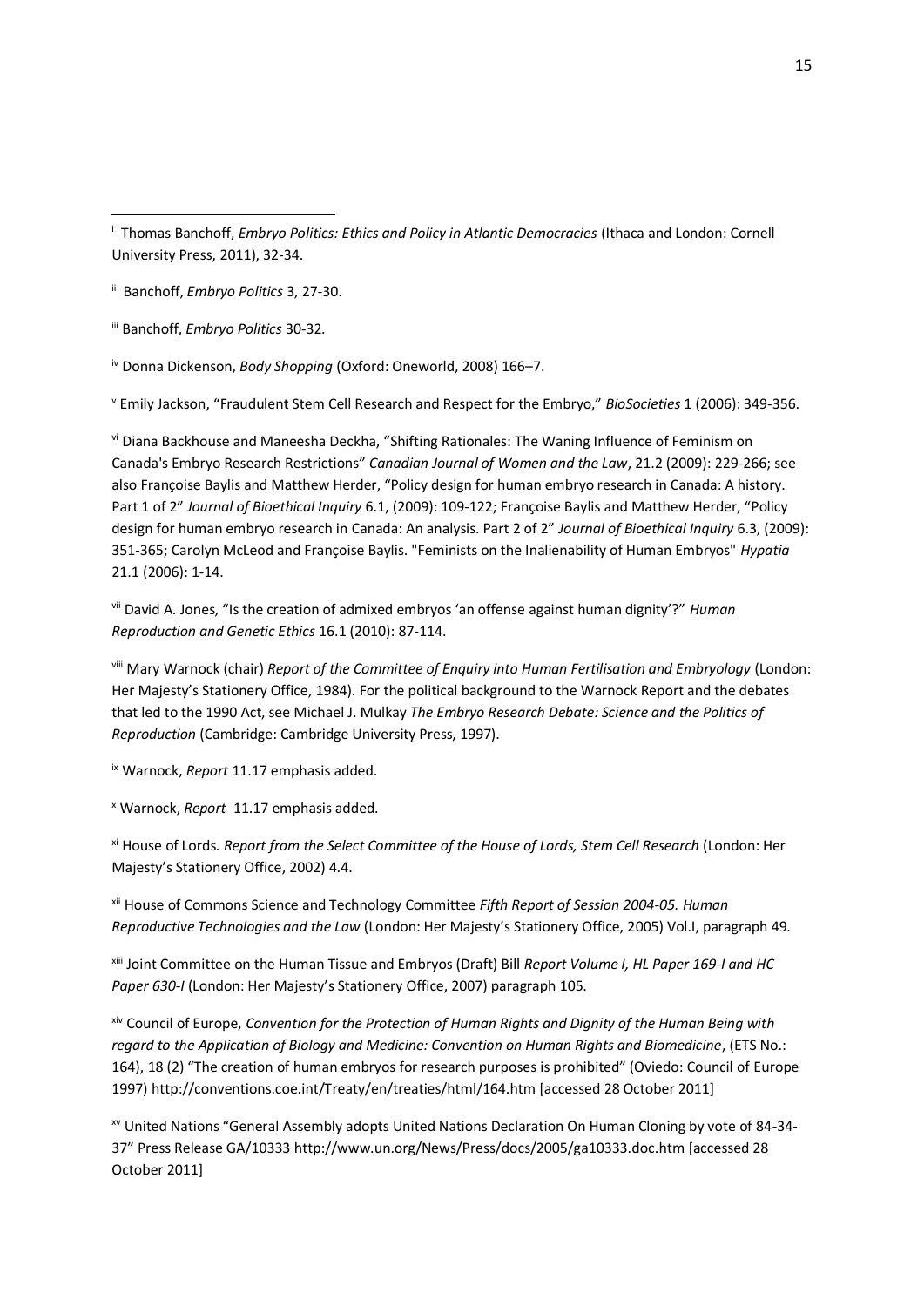xvi Rosario M. Isasi and Bartha M. Knoppers,"Mind the Gap: Policy Approaches to Embryonic Stem Cell and Cloning Research in 50 Countries" *European Journal of Health Law* 13 (2006): 9-26.

xvii This included only seven out of fifty countries surveyed: Belgium, Japan, Singapore, South Korea, Sweden and United Kingdom (by law) and Israel (by national guidelines), Isasi and Knoppers, "Mind the Gap", p. 19.

xviii The Human Fertilisation and Embryology Act 1990 (as amended by the Human Fertilisation and Embryology Act 2008), section 4A, see especially 4A 6(a)-(e).

xix Hansard, *House of Commons, Written Answers to Questions*. Volume 471 Part 40 (29 January 2008). Column 342W.

xx The exact figure from embryos created was 2,137,924. These were created for IVF but 1.2 million were not used for this purpose. MacKenna Roberts, "UK parliament alarmed by 1.2 million leftover IVF embryos" *BioNews* 439 (07 January 2008) http://www.bionews.org.uk/page\_13266.asp [accessed 28 October 2011]

xxi Warnock, *Report* 11.18.

xxii Hansard, *House of Commons, Written Answers* 342W.

xxiii House of Commons, *Human Reproductive Technologies*, Vol I paragraph 202.

xxiv These remarks are not isolated. When giving evidence to US President's Council on Bioethics, the chair of the HFEA stated that "don't think we need them continually on the committee saying that I am opposed to all of this…" (House of Commons, *Human Reproductive Technologies*, Vol II, Ev 265, paragraph 10), again nothing was said about whether there might be an analogous problem with those who were continually "in favour of all this".

xxv Warnock, *Report* 13.4.

xxvi House of Commons, *Human Reproductive Technologies*, Vol I paragraph 216, bold in the original. The issue on which the HFEA was taken to task was the promotion of gamete donation. It is difficult not to see the 2011 decision of the HFEA to increase payment to donors (up to £750 per cycle in the case of egg donors) as repeating history and again crossing the line from regulation to advocacy.

xxvii Françoise Baylis, "The HFEA Public Consultation Process on Hybrids and Chimeras: Informed, Effective, and Meaningful?" *Kennedy Institute of Ethics Journal* 19.1 (March 2009), p. 47.

xxviii House of Commons, *Human Reproductive Technologies*, Vol I paragraph 24.

xxix David A. Jones, "The Hippocratic Oath II: Modern adaptations of the classical doctors' oath," *Catholic Medical Quarterly* 56.1 (February 2006): 6-16.

xxx Robert P. George and Christopher Tollefsen *Embryo: A Defense of Human Life* (New York: Doubleday, 2008), p. 3. Other scholars arguing the same point would include Laura Palazzani "The Nature of the Human Embryo: Philosophical Perspectives" *Ethics and Medicine* 12 (1), 14–18, Helen Watt, "Embryos and pseudoembryos: parthenotes, reprogrammed oocytes and headless clones" *J Med Ethics* 33 (2007):554-556, David A. Jones, *The Soul of the Embryo: An enquiry into the status of the human embryo in the Christian tradition*, London: Continuum, 2004, pp. 214-235, among many others.

xxxi Julian Savulescu "The HFEA has restricted liberty without good cause," *Guardian* 7 Feb 2011. Other scholars arguing the same point would include John Harris, "The Concept of the Person and the Value of Life," *Kennedy*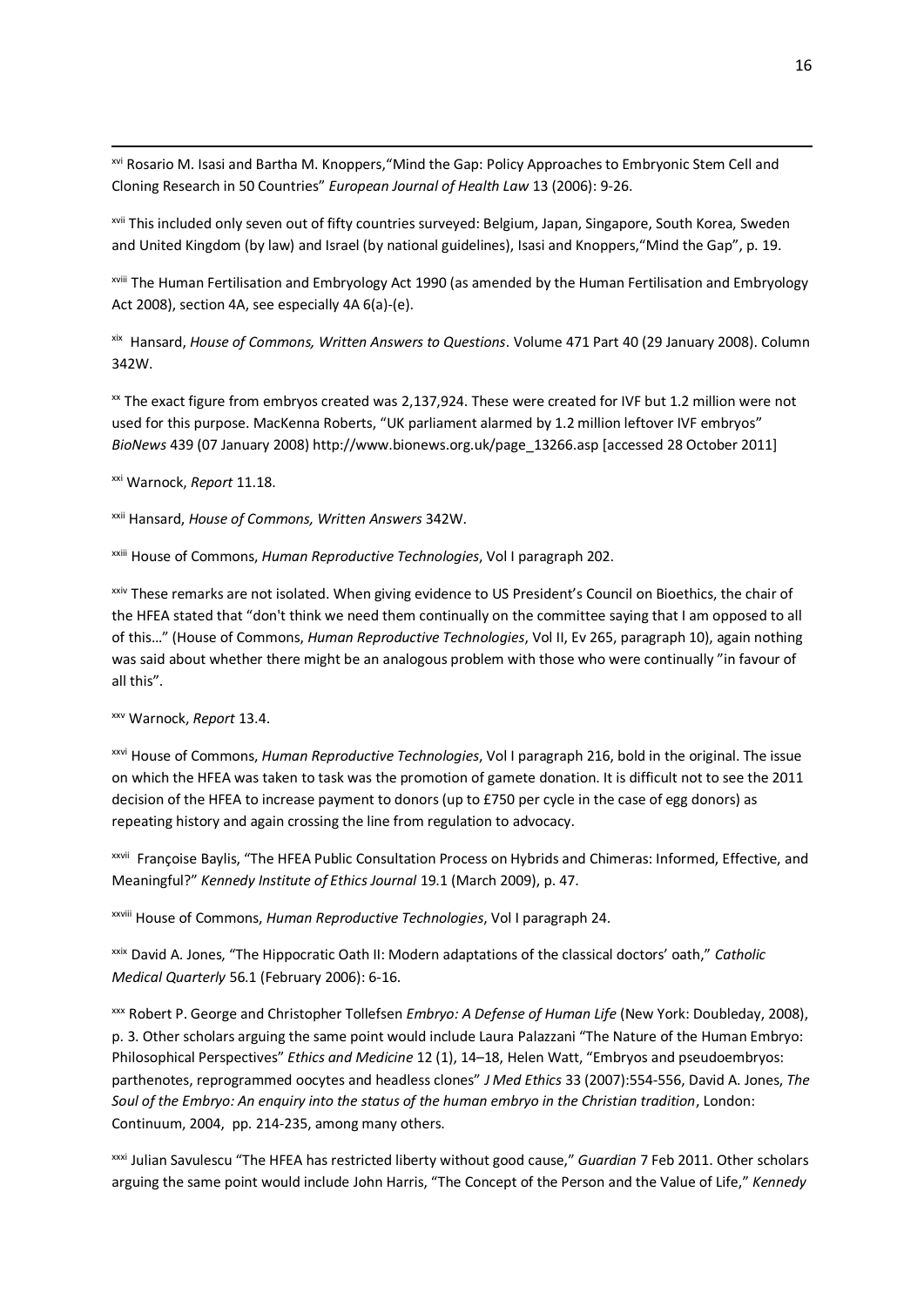*Institute of Ethics Journal* 9.4 (1999) 293-308 , Peter Singer, *Unsanctifying Human Life*, ed. Helga Kuhse Malden: Blackwell Publishers Ltd., 2002, among many others.

xxxii Richard Harries, "Delivering Public Policy: The Status of the Embryo and Tissue Typing" Studies in Christian Ethics 18 (2005): 57-74. Other scholars arguing the same point would inlcude Gordon Dunstan. "The moral status of the human embryo: a tradition recalled," *J Med Ethics* 1 (1984): 38-44; Donald Bruce "Stem cells, embryos and cloning - Unravelling the ethics of a knotty debate," Journal of Molecular Biology 319 (2002): 917-925 among many others.

xxxiii Harries, "Delivering Public Policy", p. 58.

xxxiv The idea of an embryo or foetus as meriting some *proportion* of the respect due to a person seems to imply that respect for persons could be present in proportion. This is reminiscent of the discredited compromise of the Philadelphia Convention of 1787 where a slave counted for "three fifths" of a free citizen. To be counted as three fifths of a person is surely a denial of respect.

xxxv Jones, *The Soul of the Embryo*; David A. Jones, "A Theologians Brief On the place of the human embryo within the Christian tradition and the theological principles for evaluating its moral status" *Ethics and Medicine* 17.3 (Fall 2001): 143-153.

xxxvi Baylis, "The HFEA Public Consultation", p. 58.

xxxvii Warnock, *Report* 11.9 emphasis in the original.

xxxviii Mary Warnock, "Do human cells have rights?" *Bioethics* 1.1 (1987): 1-14, p.3.

xxxix Warnock, *Report* 11.18.

xl Jackson, "Fraudulent Stem Cell Research", p. 353.

<sup>xli</sup> Warnock, "Do human cells have rights?", p. 7 emphasis in the original.

xlii Warnock, "Do human cells have rights?", p. 13.

xliii Warnock, "Do human cells have rights?", p. 8 emphasis in the original.

xliv John Harris, "Embryos and Hedgehogs: on the moral status of the embryo" in John Harris and Anthony Dyson *Experiments on Embryos* (London: Routledge, 1990), p. 74.

xlv Alasdair MacIntyre, *After Virtue* (London: Duckworth, 1985) p. 17.

xlvi MacIntyre, *After Virtue* p. 17.

xlvii Harries, "Delivering Public Policy", p. 72.

xlviii BioNews "UK committee split over reproductive technology report" BioNews 301 (24 March 2005) http://www.bionews.org.uk/page\_12299.asp

xlix House of Commons, *Human Reproductive Technologies*, Vol I paragraph 28.

<sup>l</sup> House of Commons, Human Reproductive Technologies, Vol I paragraph 28.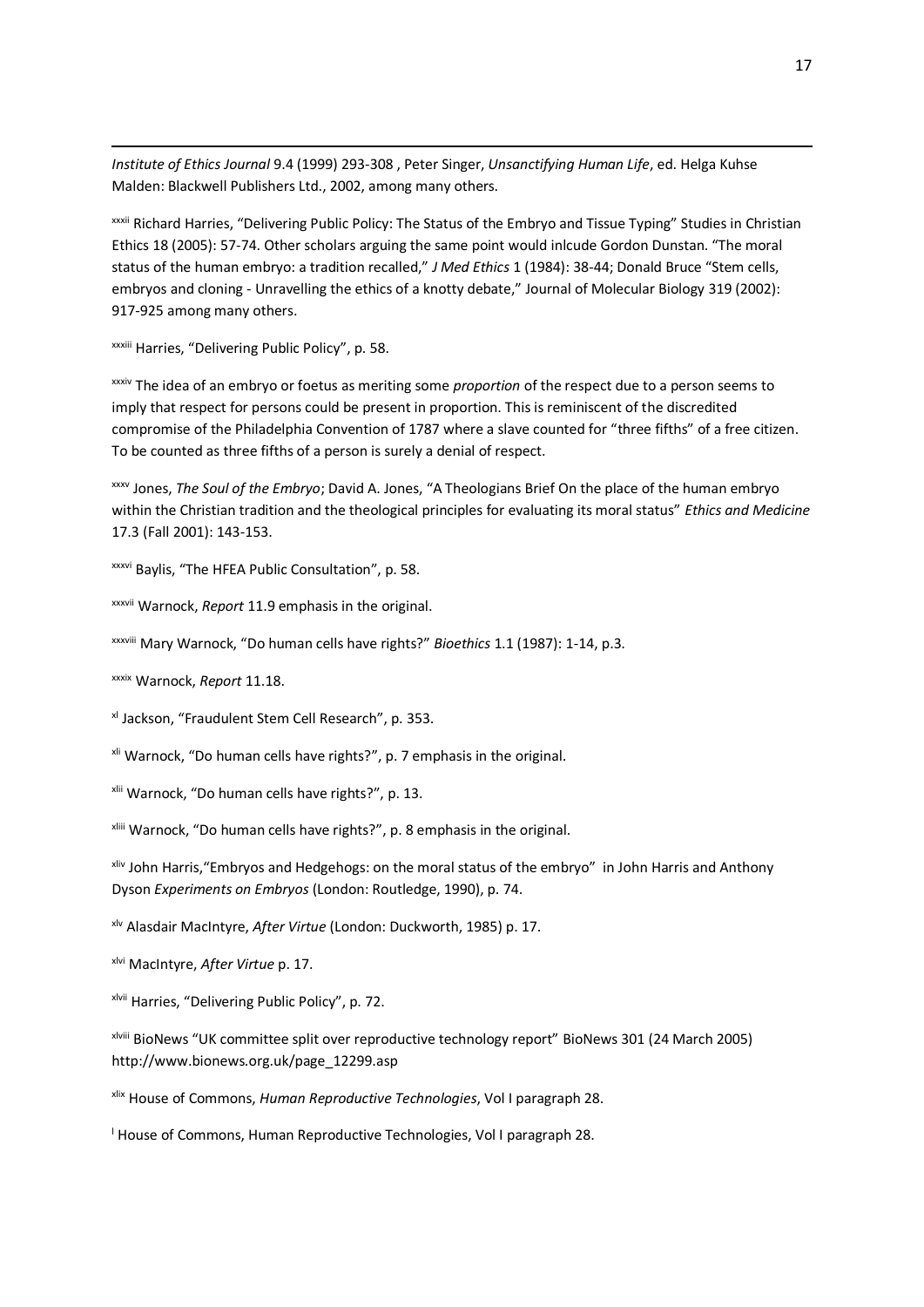li This is an exact parallel to the proposal the 1979 Ethics Advisory Board in the United States that the embryo be treated with "profound respect" but that destructive use of embryos should be permitted before 14 days development. Daniel Callahan in his analysis of that judgement stated that the term "profound respect" served as cover for "stripping preimplantation embryos of any value at all" Daniel Callahan "The Puzzle of Profound Respect" *Hastings Center Report* 25.1 (1995): 39-40.

lii Svea Luise Herrmann, "Deregulation via Regulation: On the Moralisation and Naturalisation of Embryonic Stem Cell Research in the British Parliamentary Debates of 2000/2001*," Österreichische Zeitschrift für Politikwissenschaft*, H.2 (2003): 149-161.

liii Emily Jackson, *Regulating Reproduction: Law, Technology and Autonomy* Oxford: Hart Publishing, 2001, p. 232.

liv Hansard *House of Lords, Debates. Volume 641 Part 14* (5 December 2002), Column 1327.

 $N$  "[I]t seems expedient that the doctrine that esoteric morality is expedient should itself be kept esoteric. Or, if this concealment be difficult to maintain, it may be desirable that Common Sense should repudiate the doctrines which it is expedient to confine to an enlightened few. And thus a Utilitarian may reasonably desire, on Utilitarian principles, that some of his conclusions should be rejected by mankind generally." Henry Sidgwick (1874) The Methods of Ethics as quoted in the (1874), p. 490 as cited in Driver, Julia, "The History of Utilitarianism", The Stanford Encyclopedia of Philosophy (Summer 2009 Edition), Edward N. Zalta (ed.), Available at <http://plato.stanford.edu/archives/sum2009/entries/utilitarianism-history/>.

lvi Bernard Williams, *Ethics and the Limits of Philosophy*, (London: Fontana, 1985), p. 109; Bernard Williams, *Utilitarianism for and against* (Cambridge: Cambridge University Press, 1973), p. 139.

lvii Sarah Boseley, "Human embryos 'at risk of losing legal protection' in research: Lisa Jardine, chair of watchdog HFEA, warns that coalition plans will scrap the special status restricting use of embryos" *Guardian* 5 January 2011.

lviii Emily Jackson, "Abolishing the HFEA: The coalition government's plans for the regulation of fertility treatment and embryo research in the UK" *BIOS News* 16 (Michaelmas 2010), p. 3.

lix Church of Scotland: News "Church calls for the continued protection from research for human embryos" (Friday 7, January 2011)

http://www.churchofscotland.org.uk/news\_and\_events/news/archive/archive/church\_calls\_for\_the\_continue d protection from research for human embryos

 $\mu$  Hansard House of Lords Grand Committee Column GC333 (Tuesday, 1 February 2011). http://www.publications.parliament.uk/pa/ld201011/ldhansrd/text/110201-gc0001.htm#11020174000138

 $\frac{1}{x}$  Jackson, "Abolishing the HFEA", p.3 quoting Hansard 12 May 2008 c1073.

lxii Baylis, "The HFEA Public Consultation", p. 47 quoting James E. Grunig, "Theory and Practice of Interactive Media Relations," Public Relations Quarterly 35 (3): 18–23, p. 21.

lxiii Ruth Deech, "How not to save money: Unscrambling the HFEA" *BioNews* 570 (09 August 2010) http://www.bionews.org.uk/page\_68208.asp [accessed 28 October 2011]